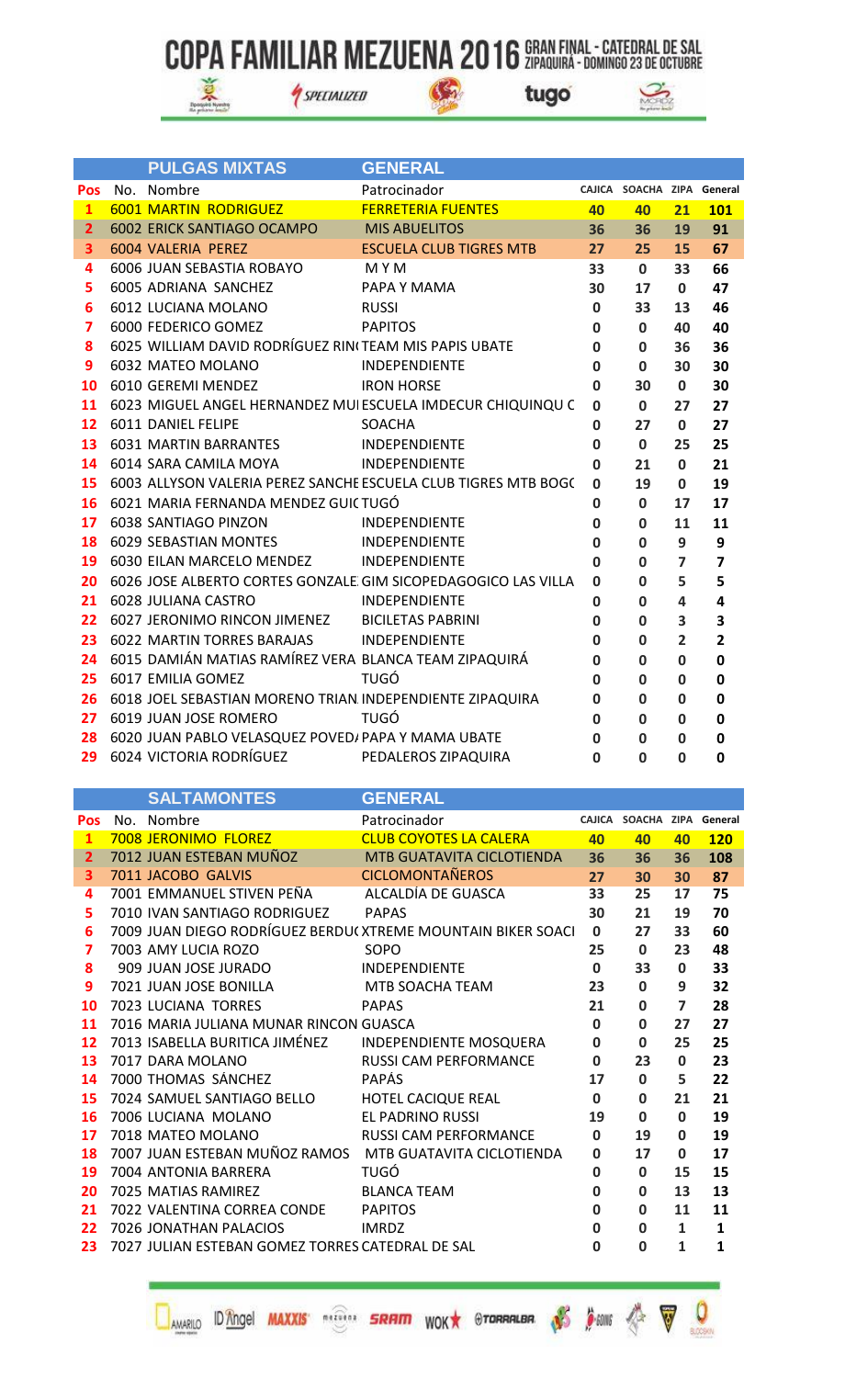SPECIALIZED

 $\mathcal{G}_n$ 





|              | <b>LIEBRES FEMENINO</b>                             | <b>GENERAL</b>               |               |              |             |            |
|--------------|-----------------------------------------------------|------------------------------|---------------|--------------|-------------|------------|
| <b>Pos</b>   | No. Nombre                                          | Patrocinador                 | <b>CAJICA</b> | SOACHA ZIPA  |             | General    |
| $\mathbf{1}$ | 955 SARA SOFIA QUIROGA GARAVITO mtb soacha          |                              | 40            | 40           | 40          | <b>120</b> |
| $\mathbf{2}$ | 942 JULIANA SOFIA VANEGAS                           | <b>MTB SOACHA TEAM IMRDS</b> | 30            | 27           | 36          | 93         |
| 3            | 940 LUCIANA GUERRERO                                | <b>CHICAS EN BICI</b>        | 33            | 33           | 27          | 93         |
| 4            | 949 ANDREA SANCHEZ                                  | <b>COTA INDEPORTES</b>       | 36            | $\mathbf{0}$ | 33          | 69         |
| 5            | 951 DANNA GABRIELA VELASQUEZ M. INDEPENDIENTE UBATE |                              | 0             | 36           | 30          | 66         |
| 6            | 947 LUCIANA PEÑA                                    | <b>CICLOMONTAÑEROS</b>       | 0             | 25           | 25          | 50         |
| 7            | 952 SOFIA ANNY AMAYA BELTRAN                        | PAPAS SOACHA                 | 0             | 30           | $\mathbf 0$ | 30         |
| 8            | 935 ANDREA GUADALUPE PÉREZ CIFU CATEDRAL DE SAL     |                              | 0             | $\mathbf{0}$ | 23          | 23         |
| 9            | 938 NICOLE SOFIA PACHON AVILA                       | UMB ZIPAQUIRA                | 0             | 0            | 21          | 21         |
| 10           | 959 YARELY SIERRA                                   | <b>INDEPENDIENTE</b>         |               |              | 19          | 19         |

|                         |        | <b>LIEBRES MASCULINO</b>                                                         | <b>GENERAL</b>                                               |                            |                            |                |                         |
|-------------------------|--------|----------------------------------------------------------------------------------|--------------------------------------------------------------|----------------------------|----------------------------|----------------|-------------------------|
| Pos                     |        | No. Nombre                                                                       | Patrocinador                                                 |                            | CAJICA SOACHA ZIPA General |                |                         |
| $\mathbf{1}$            |        | 916 SAMUEL SANCHEZ                                                               | <b>COTA</b>                                                  | 40                         | 33                         | 36             | <b>109</b>              |
| $\overline{2}$          |        | 911 MARCO ANTONIO JIMÉNEZ                                                        | <b>INDEPENDIENTE</b>                                         | 23                         | 40                         | 40             | 103                     |
| 3                       |        | 920 JORGE ANDRES VARGAS                                                          | <b>JB INGENIERIA</b>                                         | 36                         | 30                         | 33             | 99                      |
| 4                       |        | 906 JUAN SEBASTIAN VILLAMIZAR                                                    | MTB SOACHA TEAM IMRDS                                        | 30                         | 25                         | 30             | 85                      |
| 5                       |        | 901 DAVID MATEO GOMEZ                                                            | CALZADO STILOS ROL ALCA                                      | 27                         | 23                         | 17             | 67                      |
| 6                       |        | 904 FELIPE ARRAZOLA                                                              | <b>IMRD COTA</b>                                             | 19                         | 19                         | 13             | 51                      |
| $\overline{\mathbf{z}}$ |        | 907 CRISTIAN DAVID SIERRA                                                        | MTB SOACHA TEAM IMRDS                                        | $\overline{2}$             | 15                         | 25             | 42                      |
| 8                       |        | 933 JUAN ESTEBAN SARMIENTO JARA INDEPENDIENTE BOGOTÁ                             |                                                              | $\mathbf 0$                | 36                         | 0              | 36                      |
| 9                       |        | 905 ALEJANDRO MOGOLLON                                                           | INDEPENDIENTE                                                | 33                         | $\mathbf 0$                | 0              | 33                      |
| 10                      |        | 939 YOVANI ANDRES CADENA LOZAN IMRD TOCANCIPA TOCANCIPA                          |                                                              | $\mathbf 0$                | 5                          | 23             | 28                      |
| 11                      |        | 923 JUAN CAMILO LOZANO PEÑA                                                      | ESCUELA IMDECUR CHIQUINQU C                                  | $\mathbf 0$                | $\mathbf{0}$               | 27             | 27                      |
| 12                      |        | 935 MARTIN ORTIZ                                                                 | <b>PAPAS</b>                                                 | $\mathbf 0$                | 27                         | $\mathbf{0}$   | 27                      |
| 13                      |        | 919 ISAAC SANCHEZ                                                                | <b>GUASCA</b>                                                | 25                         | $\mathbf 0$                | 0              | 25                      |
| 14                      |        | 949 SERGIO ANDRES JIMENEZ                                                        | COGUA                                                        | $\mathbf 0$                | 0                          | 21             | 21                      |
| 15                      |        | 918 JUAN ESTEBAN ACONCHA                                                         | SOACHA                                                       | 5                          | 9                          | $\overline{ }$ | 21                      |
| 16                      |        | 915 NOAH HUERTAS                                                                 | <b>GUEPARDOS</b>                                             | 21                         | $\mathbf 0$                | 0              | 21                      |
| 17<br>18                |        | 932 JUAN CAMILO ERAZO MONCADA INDIVIDUAL MOSQUERA<br>909 JUAN JOSÉ ALDANA        | JOHN FREDY GONZÁLEZ                                          | $\mathbf 0$<br>9           | 21                         | 0<br>11        | 21<br>20                |
| 19                      |        | 928 SEBASTIA RUEDA VELASQUEZ                                                     | D C BOGOTÁ                                                   | 0                          | 0<br>0                     | 19             | 19                      |
| 20                      |        | 917 ANDREY SANTIAGO PESELLIN                                                     | ESCUELA DE ANAPOIMA                                          | 17                         | $\mathbf{0}$               | $\mathbf 0$    | 17                      |
| 21                      |        | 947 JERÓNIMO GIRALDO GALLO                                                       | INDEPENDIENTE                                                | $\mathbf 0$                | 17                         | 0              | 17                      |
| 22                      | 957 NN |                                                                                  |                                                              | $\mathbf 0$                | $\mathbf 0$                | 15             | 15                      |
| 23                      |        | 914 ERIK JHOEL GONZALEZ                                                          | <b>TEAM TABIO</b>                                            | 15                         | $\mathbf 0$                | $\mathbf 0$    | 15                      |
| 24                      |        | 910 CARLOS ANDRÉS PINEDA BENITEZ BICICLETAS CARLITOS BOGOTÁ                      |                                                              | $\mathbf 0$                | 13                         | $\mathbf{1}$   | 14                      |
| 25                      |        | 900 MANUEL ESTEBAN BERNAL                                                        | ALCALDÍA DE GUASCA                                           | 13                         | $\mathbf 0$                | $\mathbf 0$    | 13                      |
| 26                      |        | 912 MATHIAS SILVA GALLEGO                                                        | INDEPENDIENTE ZIPAQUIRA                                      | 11                         | $\mathbf 0$                | 0              | 11                      |
| 27                      |        | 954 DIALESSANDRO PEÑALOZA                                                        | INDEPENDIENTE                                                | $\mathbf 0$                | 11                         | 0              | 11                      |
| 28                      | 950 NN |                                                                                  |                                                              | $\mathbf 0$                | $\mathbf 0$                | 9              | 9                       |
| 29                      |        | 903 JACOB CASTRO                                                                 | <b>CICLOMONTAÑEROS</b>                                       | $\overline{7}$             | $\mathbf 0$                | 0              | $\overline{\mathbf{z}}$ |
| 30                      |        | 956 JAVIER FELIPE SUAREZ                                                         | <b>INDEPENDIENTE</b>                                         | $\mathbf 0$                | $\overline{ }$             | 0              | $\overline{7}$          |
| 31                      |        | 908 JOSE SAMUEL TORRES                                                           | <b>GUEPARDOS</b>                                             | 4                          | 0                          | 0              | 4                       |
| 32                      |        |                                                                                  | 931 JAIRO SANTIAGO BRISEÑO RODRI COMFABOY TUNJA-COLEGIO SA T | $\mathbf 0$                | 4                          | 0              | 4                       |
| 33                      |        | 902 JERONIMO CASTRO                                                              | <b>CICLOMONTAÑEROS</b>                                       | 3                          | 0                          | 0              | 3                       |
| 34<br>35                |        | 913 ERIK SEBASTIAN ORDOÑEZ VARG. TEMS SOACHA SOACHA<br>937 MATÍAS PINZÓN BELTRÁN | CICLOMONTAÑEROS XC SOACHA                                    | $\mathbf 0$<br>$\mathbf 0$ | 3<br>$\overline{2}$        | 0<br>0         | 3<br>$\overline{2}$     |
| 36                      | 940 NN |                                                                                  |                                                              | $\mathbf 0$                | $\mathbf 0$                | $\mathbf{1}$   | 1                       |
|                         |        |                                                                                  |                                                              |                            |                            |                |                         |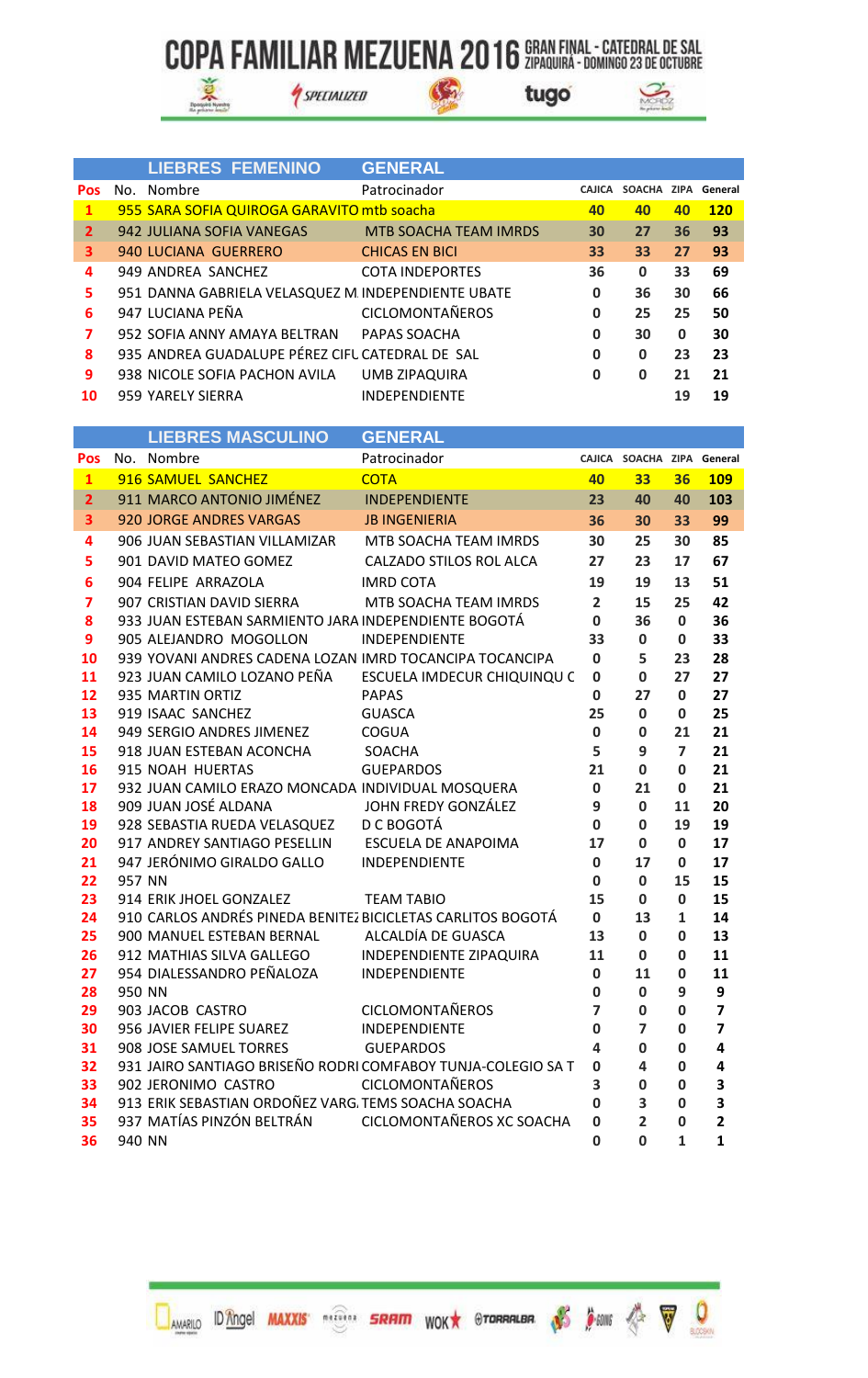$\mathbb{G}$ 



SPECIALIZED



|                         | <b>PREINFANTIL MASCULIN(GENERAL</b>                          |                                          |                            |                            |                    |                         |
|-------------------------|--------------------------------------------------------------|------------------------------------------|----------------------------|----------------------------|--------------------|-------------------------|
| <b>Pos</b>              | No. Nombre                                                   | Patrocinador                             |                            | CAJICA SOACHA ZIPA General |                    |                         |
| $\mathbf{1}$            | 415 SEBASTIAN CAMILO VARGAS                                  | <b>TEAM ZABRINSKI MOSQUERA</b>           | 40                         | 40                         | 40                 | <b>120</b>              |
| $\overline{2}$          | 414 SANTIAGO CASTRO                                          | <b>PAPAS</b>                             | 36                         | 36                         | 25                 | 97                      |
| 3                       | 416 EDWIN GIL                                                | <b>CLUB ESCUELA TIGRES MTB</b>           | 33                         | 30                         | 33                 | 96                      |
| 4                       | 420 HOVER STIVEN VIAFARA GARZON IMRD TOCANCIPA TOCANCIPA     |                                          | $\mathbf{0}$               | 33                         | 36                 | 69                      |
| 5                       | 403 JEFERSON ANDREY CRUZ GOMEZ BICICLETAS LOS ANDES          |                                          | $\mathbf 0$                | 27                         | 30                 | 57                      |
| 6                       | 427 JOHAN ALEXANDER PIRAQUIVE ESCUELA DE CICLOMONTAÑISM (    |                                          | $\mathbf 0$                | 23                         | 17                 | 40                      |
| $\overline{\mathbf{z}}$ | 400 JUAN SEBASTIAN SANCHEZ                                   | MTB CHIA                                 | 27                         | $\bf{0}$                   | 9                  | 36                      |
| 8                       | 409 JUAN ESTIVEN MUÑOZ                                       | MTB SOACHA TEAM                          | 25                         | $\mathbf 0$                | 4                  | 29                      |
| 9                       | 461 SAMUEL ALEJANDRO AGUILAR GI MIS PAPAS IMCDRZ             |                                          | $\mathbf{0}$               | $\mathbf 0$                | 27                 | 27                      |
| 10                      | 417 URIÁN PEÑA                                               | <b>CICLOMONTAÑEROS</b>                   | 23                         | $\mathbf{1}$               | $\mathbf{1}$       | 25                      |
| 11                      | 438 NICOLAS PEDRAZA                                          | INDEPENDIENTE                            | $\mathbf 0$                | 25                         | $\mathbf 0$        | 25                      |
| 12                      | 424 JUAN SEBASTIAN AMAYA                                     | <b>PADRES</b>                            | $\bf{0}$                   | $\mathbf 0$                | 23                 | 23                      |
| 13                      | 467 MIGIUEL ANGEL MEZA                                       | <b>INDEPENDIENTE</b>                     | $\bf{0}$                   | $\mathbf 0$                | 21                 | 21                      |
| 14                      | 436 DAVID SANTIAGO JIMENEZ                                   | <b>PAPÁS</b>                             | $\bf{0}$                   | 21                         | $\mathbf 0$        | 21                      |
| 15                      | 421 SANTIAGO MOLINA                                          | <b>MYB CHIA</b>                          | 21                         | $\mathbf 0$                | 0                  | 21                      |
| 16                      | 445 DANIEL FELIPE RODRÍGUEZ PARR, MTB SOACHA TEAM IMRDS SOAC |                                          | $\mathbf{0}$               | 19                         | 1                  | 20                      |
| 17                      | <b>455 JANUAR ROJAS</b>                                      | ALCALDIA DE COGUA COGUA                  | 0                          | $\mathbf 0$                | 19                 | 19                      |
| 18                      | 407 DEYTMON DANIEL MENDEZ                                    | <b>IRON HORSE</b>                        | 19                         | $\mathbf 0$                | 0                  | 19                      |
| 19                      | 404 JUAN MANUEL BARRERA                                      | ALCALDÍA DE GUASCA                       | $\mathbf 0$                | 3                          | 15                 | 18                      |
| 20                      | 431 MANUEL FELIPE PINZON LEAL                                | IMRD TOCANCIPA TOCANCIPA                 | $\mathbf{0}$               | 17                         | $\mathbf{1}$       | 18                      |
| 21                      | 411 HECTOR ALEJAND QUIROGA MTB SOACHA TEAM                   |                                          | 17                         | $\mathbf 0$                | 0                  | 17                      |
| 22                      | 412 DANIEL AEJANDRO BONILLA                                  | MTB SOACHA TEAM                          | 15                         | $\mathbf 0$                | 0                  | 15                      |
| 23                      | 419 FEDERICO SANCHEZ CIFUENTES                               | ALCALDIA DE GUASCA GUASCA                | $\mathbf 0$                | 15                         | 0                  | 15                      |
| 24                      | 401 JOHAN BERNAL                                             | MTB CHIA                                 | 13                         | $\mathbf{1}$               | $\mathbf 0$        | 14                      |
| 25                      | 476 JHON EDISON POVEDA                                       | <b>ESCUELA UEA UBATÉ</b>                 | $\mathbf 0$                | $\mathbf 0$                | 13                 | 13                      |
| 26                      | 426 JANUAR SANTIAGO ROJAS ATUES EL PAPA COGUA                |                                          | $\mathbf 0$                | 13                         | 0                  | 13                      |
| 27<br>28                | 405 ALEJANDRO AMAYA GARCÍA<br>442 GERONIMO ROJAS             | MTB SOACHA SOACHA<br><b>SEGUROS BETA</b> | $\mathbf 0$<br>$\mathbf 0$ | $\mathbf{1}$<br>11         | 11<br>$\mathbf{1}$ | 12<br>12                |
| 29                      | 422 CARLOS ESTEBAN ARDILA                                    | <b>GUEPARDOS EFD</b>                     | 11                         | $\mathbf 0$                | 0                  | 11                      |
| 30                      | 423 SERGIO ANDRES BENITEZ                                    | <b>PAPAS</b>                             | 9                          | 0                          | 0                  | 9                       |
| 31                      | 439 JOHAN SEBASTÍAN RAMIREZ INDEPENDIENTE                    |                                          | 0                          | 9                          | 0                  | 9                       |
| 32                      | 459 JULIAN DAVID BARBOSA VELASCC ESCUELA UAE UBATE UBATE     |                                          | 0                          | 0                          | $\overline{ }$     | $\overline{ }$          |
| 33                      | 449 JUAN ESTEBAN MUÑOZ                                       | <b>PAPÁS</b>                             | 0                          | 7                          | 0                  | 7                       |
| 34                      | 448 DANIEL ALEJANDRO BONILLA                                 | SOACHA                                   | $\mathbf 0$                | 5                          | $\mathbf{1}$       | 6                       |
| 35                      | 474 JHON STIVEN ARIAS                                        | <b>GUASCA</b>                            | $\mathbf 0$                | $\mathbf 0$                | 5                  | 5                       |
| 36                      | 440 DANIEL MENDEZ                                            | <b>IRON HORSE</b>                        | 0                          | 4                          | 0                  | 4                       |
| 37                      | 402 NN                                                       |                                          | 0                          | $\mathbf 0$                | 3                  | 3                       |
| 38                      | 473 SERGIO ALEJANDRO CAÑON INDEPENDIENTE SOPÓ                |                                          | $\mathbf 0$                | 0                          | $\overline{2}$     | $\overline{\mathbf{2}}$ |
| 39                      | 418 EDIAN JERAMIN TRUJILLO NARAN IMRD TOCANCIPAT TOCANCIPA   |                                          | $\mathbf 0$                | $\mathbf{1}$               | 1                  | $\overline{2}$          |
| 40                      | 443 ALGEL DAVID MURILLO                                      | INDEPENDIENTE                            | 0                          | $\mathbf{1}$               | $\mathbf{1}$       | $\overline{\mathbf{2}}$ |
| 41                      | 413 DAVID SANTIAGO POVEDA MON1MOSQUERA MOSQUERA              |                                          | 0                          | $\overline{2}$             | 0                  | $\overline{\mathbf{2}}$ |
| 42                      | 475 IVAN MAYORGA                                             | <b>PAPITOS</b>                           | $\mathbf 0$                | $\bf{0}$                   | $\mathbf{1}$       | $\mathbf{1}$            |
| 43                      | 470 JULIAN CAMILO AMAYA ESCUELA CARMEN DE CARUPA             |                                          | $\mathbf 0$                | $\mathbf 0$                | 1                  | $\mathbf{1}$            |
| 44                      | 432 MATHYAS VALERO RAMIREZ                                   | SPIDER TEAM CUNDINAMARCA                 | $\mathbf{0}$               | $\mathbf{1}$               | 0                  | 1                       |
| 45                      | 441 ALEJANDRO QUIROGA                                        | INDEPENDIENTE                            | 0                          | $\mathbf{1}$               | 0                  | $\mathbf{1}$            |
| 46                      | 406 ANGEL DANIEL CHAPETON BEJAR ALCALDIA DE GUASCA GUASCA    |                                          | 0                          | $\mathbf{1}$               | 0                  | $\mathbf{1}$            |
| 47                      | 428 JUAN SEBASTIÁN CUELLAR PORR/INDEPENDIENTE BOGOTÁ         |                                          | $\mathbf 0$                | $\mathbf{1}$               | 0                  | 1                       |
| 48                      | 430 JULIAN FELIPE ACERO FRADE LOS PAPAS MOSQUERA             |                                          | 0                          | $\mathbf{1}$               | 0                  | $\mathbf{1}$            |
| 49                      | 434 SANTIAGO MOLINA                                          | MTB CHIA CHIA                            | $\mathbf 0$                | $\mathbf{1}$               | 0                  | $\mathbf{1}$            |
| 50                      | 437 JULIAN ANDRES CASTAÑEDA RUIZ PAPÁS                       |                                          | $\mathbf 0$                | $\mathbf{1}$               | 0                  | 1                       |
| 51                      | 444 MIGUEL ANCHEZ                                            | <b>INDEPENDIENTE</b>                     | 0                          | $\mathbf{1}$               | 0                  | $\mathbf{1}$            |
| 52                      | 446 SAMUEL PAVA                                              | ANAPOIMA                                 | $\mathbf 0$                | $\mathbf{1}$               | 0                  | $\mathbf{1}$            |
| 53                      | 447 SANTIAGO ROJAS                                           | <b>CUDESO COLOMBIA</b>                   | 0                          | $\mathbf{1}$               | 0                  | 1                       |

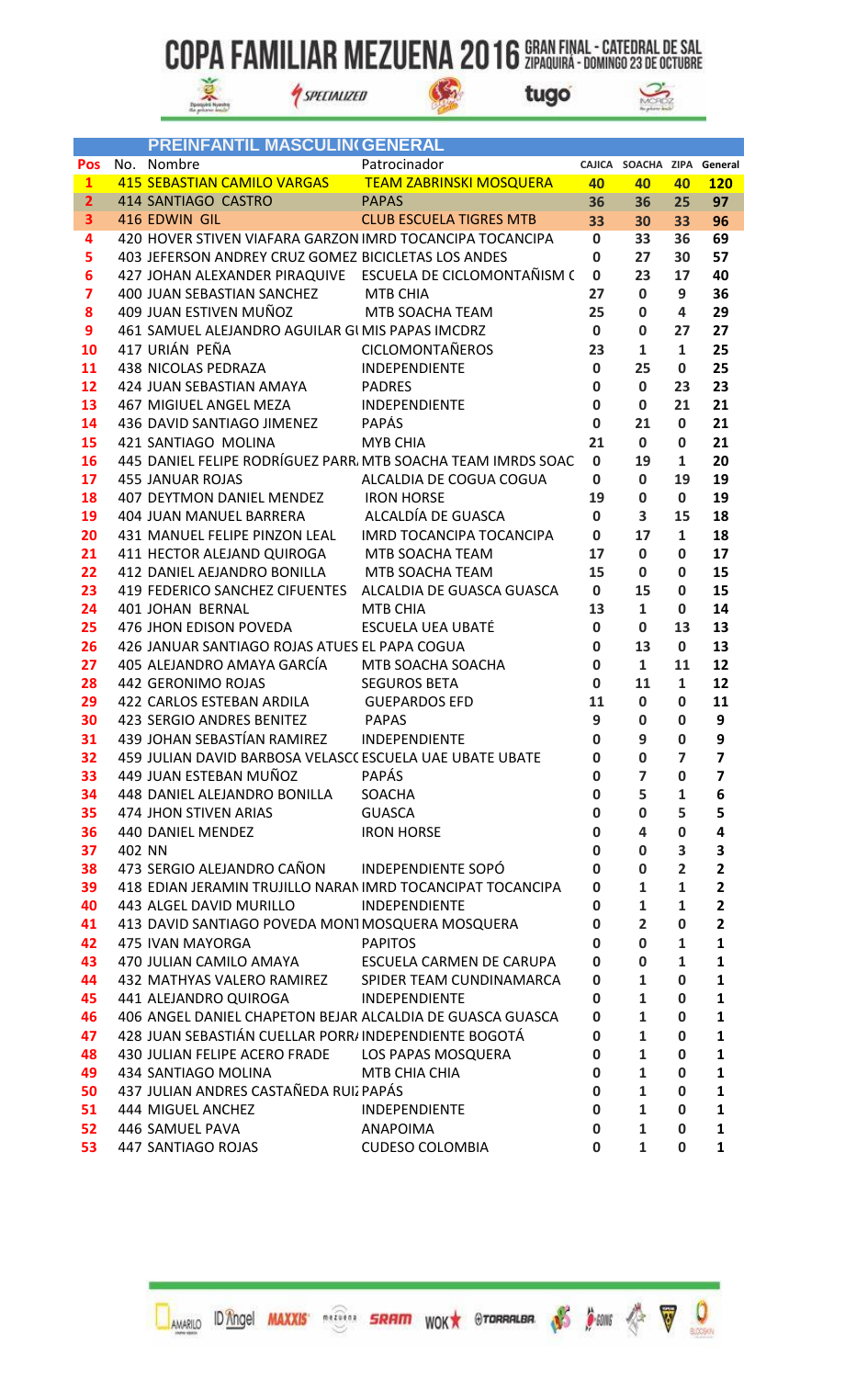$\mathbb{G}$ 



SPECIALIZED



|              |     | <b>PREINFANTIL FEMEMNIN(GENERAL</b>                        |                              |               |             |    |            |
|--------------|-----|------------------------------------------------------------|------------------------------|---------------|-------------|----|------------|
| <b>Pos</b>   | No. | Nombre                                                     | Patrocinador                 | <b>CAJICA</b> | SOACHA ZIPA |    | General    |
| 1.           |     | 5004 MARIA VALENTINA JIMENEZ                               | <b>SERVI EXITIN GUASCA</b>   | 40            | 36          | 40 | <b>116</b> |
| $\mathbf{2}$ |     | 5006 ALISON SOFIA PEÑA CORTES                              | <b>GUASCA</b>                | 33            | 40          | 36 | 109        |
| з.           |     | 5002 LAURA CAMILA RODRIGUEZ                                | <b>MTB SOACHA TEAM</b>       | 36            | 33          | 27 | 96         |
| 4            |     | 5009 VALERIA TEGUA                                         | ESCUELA CLUB TIGRES MTB BOGC | 0             | 30          | 33 | 63         |
| 5.           |     | 5005 KAROL JULIANA NURITICA JIMENI MOSQUERA                |                              | 0             | 25          | 30 | 55         |
| 6.           |     | 5008 LAURA VALENTINA OSPINA RODR ALCALDIA DE GUASCA GUASCA |                              | 0             | 27          | 0  | 27         |
|              |     | 5011 ADA VIOLETA LISCANO                                   | <b>PAPA</b>                  | 0             | 23          | 0  | 23         |
| 8            |     | 5010 LAURA CAMILA RODRIGUEZ                                | <b>SOACHA</b>                |               |             | 0  |            |

|                         | <b>INFANTIL A MASCULINO</b>                              | GENERAL                                                       |                |                            |                |                         |
|-------------------------|----------------------------------------------------------|---------------------------------------------------------------|----------------|----------------------------|----------------|-------------------------|
| Pos                     | No. Nombre                                               | Patrocinador                                                  |                | CAJICA SOACHA ZIPA General |                |                         |
| $\mathbf{1}$            | 316 DAVID SANTIAGO RODRIGUEZ                             | <b>TEAM RIDERS CAJICA</b>                                     | 33             | 36                         | 40             | <b>109</b>              |
| $\overline{2}$          | 327 NESTOR GOMEZ                                         | <b>UBATE</b>                                                  | 40             | 33                         | 36             | 109                     |
| 3                       | 313 SANTIAGO VELASQUEZ                                   | <b>MINAS EL FARO</b>                                          | 27             | 27                         | 33             | 87                      |
| 4                       | 315 JUAN DAVID AGUILAR                                   | <b>COGUA</b>                                                  | 36             | 40                         | $\mathbf 0$    | 76                      |
| 5                       | 301 JULIAN ESTIVEN BOLAÑOS                               | ALCALDÍA DE GUASCA                                            | 19             | 19                         | 25             | 63                      |
| 6                       | 341 PEDRO ALEJANDRO MORA                                 | IMRD TOCANCIPA TOCANCIPA                                      | $\mathbf 0$    | 30                         | 27             | 57                      |
| $\overline{\mathbf{z}}$ | 321 DEIVID SNEIDER LUIS                                  | CLUB ESCUELA TIGRES MTB                                       | 21             | 13                         | 17             | 51                      |
| 8                       | 322 JHONATHAN JAVIER JIMENEZ ALV COGUA                   |                                                               | $\mathbf 0$    | 25                         | 23             | 48                      |
| 9                       | 307 JUAN DANIEL PACHÓN                                   | TEAM ZABRINSKY MOSQUERA                                       | 25             | $\mathbf 0$                | 13             | 38                      |
| 10                      | 319 JUAN ESTEBAN CASAS                                   | <b>RIDERS CAJICA</b>                                          | 13             | 23                         | $\mathbf{0}$   | 36                      |
| 11                      | 317 CRISTIAN BERNAL                                      | ESCUELA CARLOS MUÑOZ ZIPAQU                                   | $\mathbf 0$    | $\mathbf 0$                | 30             | 30                      |
| 12                      | 380 DAVID RICARDO RODRIGUEZ                              | <b>GUATAVITA</b>                                              | 30             | $\mathbf 0$                | $\mathbf{0}$   | 30                      |
| 13                      | 300 DUVAN ALEXIS REINA                                   | ALCALDÍA DE GUASCA                                            | 11             | $\mathbf{1}$               | 15             | 27                      |
| 14                      | 336 SANTIAGO ALEJANDRO MOLANO IMRD TOCANCIPA TOCANCIPA   |                                                               | $\mathbf 0$    | 21                         | 5              | 26                      |
| 15                      | 326 JUAN SEBASTIAN AMAYA                                 | <b>MAMA Y PAPA</b>                                            | 23             | $\mathbf{1}$               | 0              | 24                      |
| 16                      |                                                          | 350 JAIRO ALEJANDRO HERNANDEZ NESCUELA IMDECUR CHIQUINQU C    | 0              | $\mathbf 0$                | 21             | 21                      |
| 17                      | 328 DIEGO MANUEL GARCIA                                  | ANAPOIMA RETIRO                                               | 1              | $\mathbf 0$                | 19             | 20                      |
| 18                      | 308 SANTIAGO LEMUS                                       | SOPO                                                          | 17             | 0                          | $\mathbf 0$    | 17                      |
| 19                      |                                                          | 343 RAYAN DAVID AREVALO OSORIO COMFABOY TUNJA-COLEGIO SA T    | $\mathbf 0$    | 17                         | $\mathbf 0$    | 17                      |
| 20                      | 312 SAMUEL ESTEBAN CORTES                                | <b>FAMILIA CORTES</b>                                         | 15             | $\mathbf 0$                | $\mathbf 0$    | 15                      |
| 21                      | 339 DIEGO MANUEL GARCIA                                  | INDEPENDIENTE                                                 | $\mathbf 0$    | 15                         | $\mathbf 0$    | 15                      |
| 22                      | 371 JUAN PALACIOS                                        | <b>IMRDZ</b>                                                  | $\mathbf 0$    | $\mathbf 0$                | 11             | 11                      |
| 23                      | 306 ANDRÉS FELIPE RIVEROS MEDINA INDEPENDIENTE MADRID    |                                                               | 0              | 11                         | $\mathbf 0$    | 11                      |
| 24                      | 324 MARIO ALEJANDRO ORDUZ                                | INDEPENDIENTE                                                 | $\mathbf{1}$   | $\mathbf 0$                | 9              | 10                      |
| 25                      | <b>325 IKER HUERTAS</b>                                  | INDEPENDIENTE                                                 | 9              | 0                          | 0              | 9                       |
| 26                      | 335 SAMUEL MOLINA RAMIREZ                                | <b>IMRD TOCANCIPA TOCANCIPA</b>                               | $\mathbf 0$    | 9                          | $\mathbf 0$    | 9                       |
| 27                      | 318 CAMILO ESTEBAN HERNANDEZ                             | MTB SOACHA TEAM IMRDS                                         | $\overline{2}$ | 5                          | 1              | 8                       |
| 28                      |                                                          | 348 JULIAN ESTEBAN MOSQUERA BEF CICLISMO GUAVIARE SAN JOSÉ DI | 0              | $\mathbf 0$                | $\overline{ }$ | $\overline{\mathbf{z}}$ |
| 29                      | 320 JUAN DIEGO TORRES                                    | <b>GUEPARDOS</b>                                              | $\overline{7}$ | $\mathbf 0$                | $\mathbf 0$    | $\overline{\mathbf{z}}$ |
| 30                      | 340 JUAN SEBASTIAN HUERFANO                              | INDEPENDIENTE                                                 | 0              | 7                          | 0              | 7                       |
| 31                      | 305 DANIEL PERUGACHY                                     | <b>TEAM GUATAVITA MTB</b>                                     | 5              | 0                          | 0              | 5                       |
| 32                      | 381 EDGAR MAURICIO VALBUENA                              | <b>ESCUELA CARUPA</b>                                         | 0              | 0                          | 4              | 4                       |
| 33                      | <b>304 JUAN PABLO RODRIGUEZ</b>                          | TEAM GUATAVITA MTB                                            | 4              | 0                          | 0              | 4                       |
| 34                      | 344 DAVID ALEJANDRO RODRIGUEZ INDEPENDIENTE              |                                                               | 0              | 4                          | 0              | 4                       |
| 35                      | 357 JULIAN ANDRES GONZÁLEZ BONII INDEPENDIENTE ZIPAQUIRÁ |                                                               | 0              | 0                          | 3              | 3                       |
| 36                      | 303 EDWIN SANTIAGO VELANDIA                              | <b>TEAM GUATAVITA MTB</b>                                     | 3              | 0                          | 0              | З                       |
| 37                      | 345 DAVID ESTEBAN FIGUEROA                               | <b>INDEPENDIENTE</b>                                          | 0              | 3                          | 0              | 3                       |
| 38                      |                                                          | 309 ALVARO DAVID GONZALEZ RODR ESCUELA CICLOMONTAÑISMO M(     | 0              | $\mathbf 0$                | $\overline{2}$ | $\overline{\mathbf{2}}$ |
| 39                      |                                                          | 332 MIGUEL ANTONIO GOMEZ GUIO COMFABOY TUNJA-COLEGIO SA T     | 0              | $\overline{2}$             | 0              | 2                       |
| 40                      | 346 CÉSAR CARANTON                                       | IMRD TOCANCIPA TOCANCIPA                                      | 0              | 0                          | 1              | 1                       |
| 41                      | 369 KEVIN SANTIAGO AGUILAR                               | <b>IMRDZ</b>                                                  | 0              | $\bf{0}$                   | $\mathbf{1}$   | 1                       |

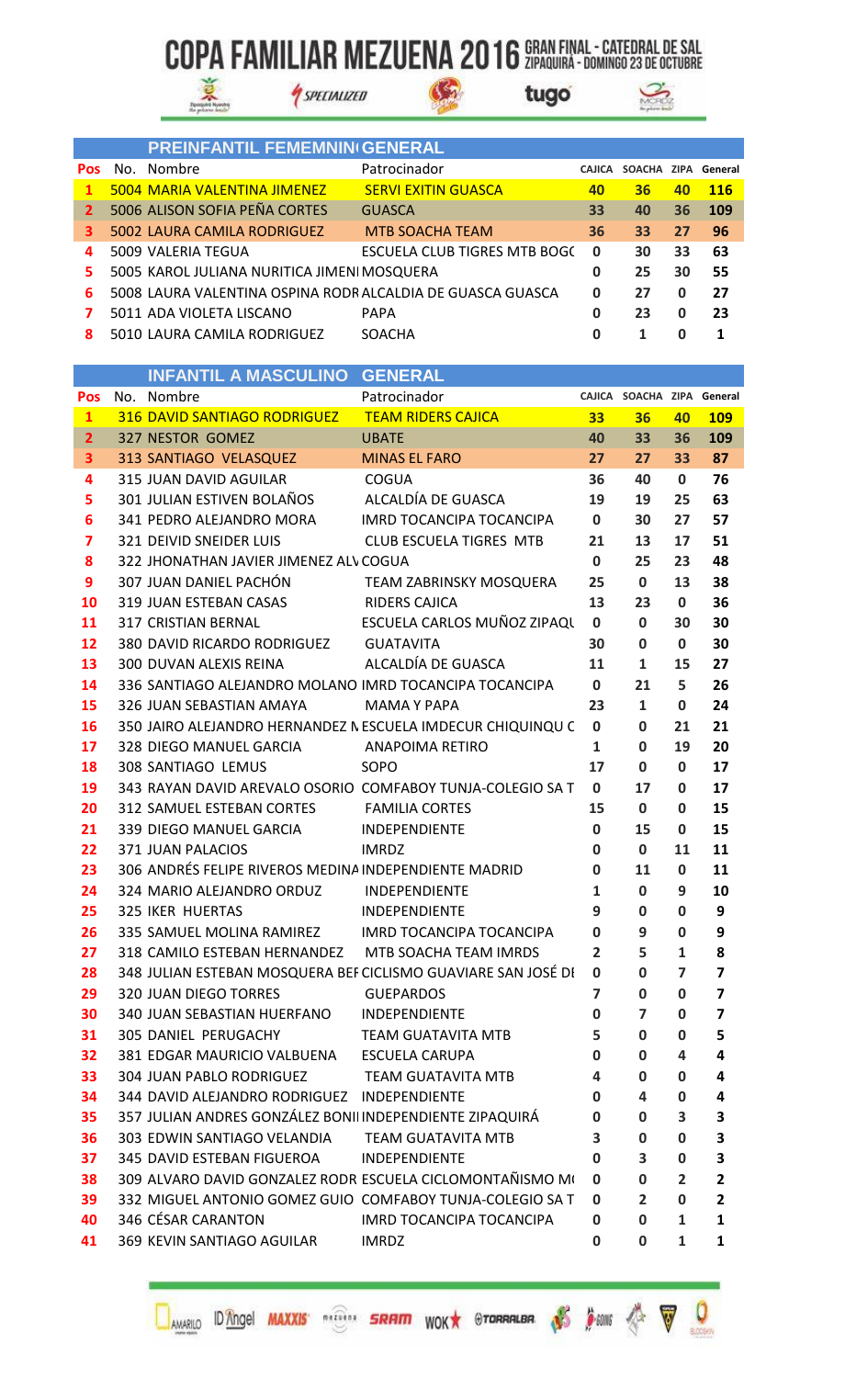SPECIALIZED

S

|  | шx<br>. |  |
|--|---------|--|

tugo



| 42 | 351 JEHUDIEL HERNAN ROMERO ZAB NINGUNO ZIPAQUIRA            |                         | 0            | $\Omega$     | 1            |   |
|----|-------------------------------------------------------------|-------------------------|--------------|--------------|--------------|---|
| 43 | 382 DANIEL ADRIAN NEIRA MORALES INDEPENDIENTE               |                         | 0            | $\Omega$     | 1            | 1 |
| 44 | 349 HEIMAR ACHURI                                           | ALCALDIA DE COGUA COGUA | 0            | $\bf{0}$     | $\mathbf{1}$ | 1 |
| 45 | 354 JUAN LUIS CORTAZAR AVILA ESCUELA IMDECUR CHIQUINQU C    |                         | <sup>0</sup> | $\bf{0}$     | 1            | 1 |
| 46 | 347 EDY SANTIAGO DIAZ BAUTISTA MTB SOACHA TEAM IMRDS SOAC   |                         | 0            | $\Omega$     | 1            | 1 |
| 47 | 359 JULIAN SANTIAGO GONZALEZ CU ESCUELA DE CICLOMONTAÑISM N |                         | 0            | $\bf{0}$     | 1            | 1 |
| 48 | 370 DIEGO BERMUDEZ                                          | <b>INDEPENDIENTE</b>    | 0            | $\Omega$     | $\mathbf{1}$ | 1 |
| 49 | 362 SEBASTIAN MALAGON BULLA ESCUELA CARLOS MUÑOZ ZIPAQU     |                         | <sup>0</sup> | $\Omega$     | $\mathbf{1}$ | 1 |
| 50 | 368 ANDRES CASTILLO                                         | <b>TUGÓ</b>             | 0            | $\bf{0}$     | 1            | 1 |
| 51 | 352 JERONIMO RUGELES JUYO                                   | <b>TUGÓ</b>             | 0            | $\bf{0}$     | 1            | 1 |
| 52 | 361 SEBASTIAN AMADO                                         | ALCALDIA DE COGUA COGUA | 0            | $\bf{0}$     | 1            | 1 |
| 53 | 372 TOMAS CADENA                                            | MOSQUERA                | $\mathbf 0$  | 0            | 1            |   |
| 54 | 310 CHRISTIAN FELIPE MURILLO MTB SOACHA TEAM IMRDS          |                         | 1            | $\bf{0}$     | $\bf{0}$     | 1 |
| 55 | 311 OSCAR SANTIAGO NIÑO                                     | ALTAMONTAÑA RETIRO      | 1            | $\Omega$     | 0            | 1 |
| 57 | 323 JUAN CAMILO BUITRAGO SUARES COMFABOY TUNJA-COLEGIO SA T |                         | <sup>0</sup> | $\mathbf{1}$ | $\Omega$     | 1 |
| 58 | 329 FEDERICO SANCHEZ                                        | <b>GUASCA RETIRO</b>    | 1            | $\Omega$     | 0            | 1 |
| 59 | 330 NELSON ROMERO                                           | <b>GUASCA</b>           | 1            | $\Omega$     | $\bf{0}$     | 1 |
| 60 | 331 JUAN DAVID HERNANDEZ NEIRA COMFABOY TUNJA-COLEGIO SA T  |                         | <sup>0</sup> | $\mathbf{1}$ | $\Omega$     |   |
| 61 | 338 TOMAS ANDRES GARCIA PRIETO MI PAPA SOACHA               |                         | 0            | 1            | 0            | 1 |
| 62 | 342 CRISTIAN FELIPE MURILLO                                 | <b>INDEPENDIENTE</b>    | O            | 1            | O            | 1 |

|                |         | <b>INFANTIL A FEMENINO</b>                                  | <b>GENERAL</b>                                           |              |                            |              |            |
|----------------|---------|-------------------------------------------------------------|----------------------------------------------------------|--------------|----------------------------|--------------|------------|
| <b>Pos</b>     |         | No. Nombre                                                  | Patrocinador                                             |              | CAJICA SOACHA ZIPA General |              |            |
| $\mathbf{1}$   |         | 4006 CAROL JULIANA CARRILLO                                 | <b>CARUPA</b>                                            | 36           | 40                         | 40           | <b>116</b> |
| $\overline{2}$ |         | 302 ANGELY NATALY PEÑA CORTES ALCALDIA DE GUASCA            |                                                          | 40           | 33                         | 33           | 106        |
| з.             |         | 4004 LAURA STEFANIA GOMEZ AMAD(INDEPENDIENTE                |                                                          | 30           | 36                         | 36           | 102        |
| 5.             |         | 4001 SOFIA AMADO                                            | MTB SOACHA TEAM IMRDS                                    | 27           | 25                         | 25           | 77         |
| 4              |         | <b>4007 KAREN TEGUA</b>                                     | ESCUELA CLUB TIGRES MTB BOGC                             | $\Omega$     | 30                         | 27           | 57         |
| 6              |         | 4000 ALIZ YANITZA BARBOSA                                   | <b>VELOCIRAPTORS</b>                                     | 23           | 17                         | 17           | 57         |
| 7              |         | 4009 MARIA JULIANA CHARRY CUBIDE! INDEPENDIENTE BOGOTA D.C. |                                                          | $\bf{0}$     | 23                         | 23           | 46         |
| 9              |         | 4002 VALENTINA FERNANDEZ                                    | SOPO                                                     | 33           | 0                          | 0            | 33         |
| 8              |         |                                                             | 4012 ALEJANDRA PINZÓN ROMERO ESCUELA DE CICLOMONTAÑISM N | 0            | $\Omega$                   | 30           | 30         |
| 10             |         | 4010 SHARON GISELLA RODRIGUEZ PEI ALCALDIA DE GUASCA GUASCA |                                                          | $\bf{0}$     | 27                         | $\mathbf{0}$ | 27         |
| 12             |         | 4003 SARA ALEXANDRA CAMARGO                                 | PAIPA BOYACA                                             | 25           | 0                          | 0            | 25         |
| 11             |         | 4017 SARA TELLEZ GONZÁLEZ                                   | ESCUELA DE CICLOMONTAÑISM N                              | <sup>0</sup> | $\Omega$                   | 21           | 21         |
| 13             |         | 4011 VALENTINA ARAGON GOMEZ                                 | ESCUELA CLUB TIGRES MTB BOGC                             | 0            | 21                         | $\bf{0}$     | 21         |
| 14             |         | 4015 MELANY JOHANA GARCIA                                   | <b>TUGÓ</b>                                              | 0            | 0                          | 19           | 19         |
| 17             |         | 4014 DANIELA TIUSA                                          | SOACHA                                                   | <sup>0</sup> | 19                         | $\bf{0}$     | 19         |
| 16             |         | 4018 SOFIA ROMERO                                           | TUGÓ                                                     | <sup>0</sup> | 0                          | 15           | 15         |
| 15             | 4005 NN |                                                             |                                                          |              |                            | 13           | 13         |

|            |     | <b>INFANTIL B MASCULINO GENERAL</b>  |                                                             |               |               |          |            |
|------------|-----|--------------------------------------|-------------------------------------------------------------|---------------|---------------|----------|------------|
| <b>Pos</b> | No. | Nombre                               | Patrocinador                                                | <b>CAJICA</b> | <b>SOACHA</b> | ZIPA     | General    |
| 1          |     | <b>212 JULIAN SANTIAGO RODRIGUEZ</b> | <b>TEAM MEZUENA</b>                                         | 40            | 40            | 40       | <b>120</b> |
| 2          |     | 234 MATEO GARNICA                    | COGUA                                                       | 36            | 15            | 36       | 87         |
| 3          |     | 213 DANIEL FELIPE SIERRA             | <b>MTB SOACHA TEAM IMRDS</b>                                | 27            | 27            | 33       | 87         |
| 4          |     | 222 BRAYAN JIMENEZ                   | <b>CLUB ESCUELA TIGRES MTB</b>                              | 33            | 33            | 17       | 83         |
| 5.         |     | 221 CRISTIAN HERNANDEZ               | <b>CLUB ESCUELA TIGRES MTB</b>                              | 25            | 25            | 30       | 80         |
| 6          |     | 201 DANIEL BERNAL                    | MTB CHIA                                                    | 21            | 23            | 27       | 71         |
| 7          |     | 214 NEILER SANTIAGO TORRES           | MTB SOACHA TEAM IMRDS                                       | 23            | 30            | 5        | 58         |
| 8          |     | 219 JOHAN DAVID MORENO               | CLUB ESCUELA TIGRES MTB                                     | 17            | 36            | $\bf{0}$ | 53         |
| 9          |     |                                      | 241 FAVIAN ANDRES MERCHAN VELA ESCUELA CLUB TIGRES MTB BOGC | $\Omega$      | 19            | 25       | 44         |
| 10         |     | 247 JUAN ESTEBAN GONZALEZ RIOS       | ESCUELA CARLOS MUÑOZ ZIPAQU                                 | $\mathbf 0$   | 21            | 23       | 44         |
| 11         |     | 236 JULIAN DAVID SANCHEZ             | <b>CACIQUERA</b>                                            | 19            | O             | 19       | 38         |

**DAMARILO ID Angel MAXXIS SRIPT SRFIPT WOK** STORRALBA AS A SANG A V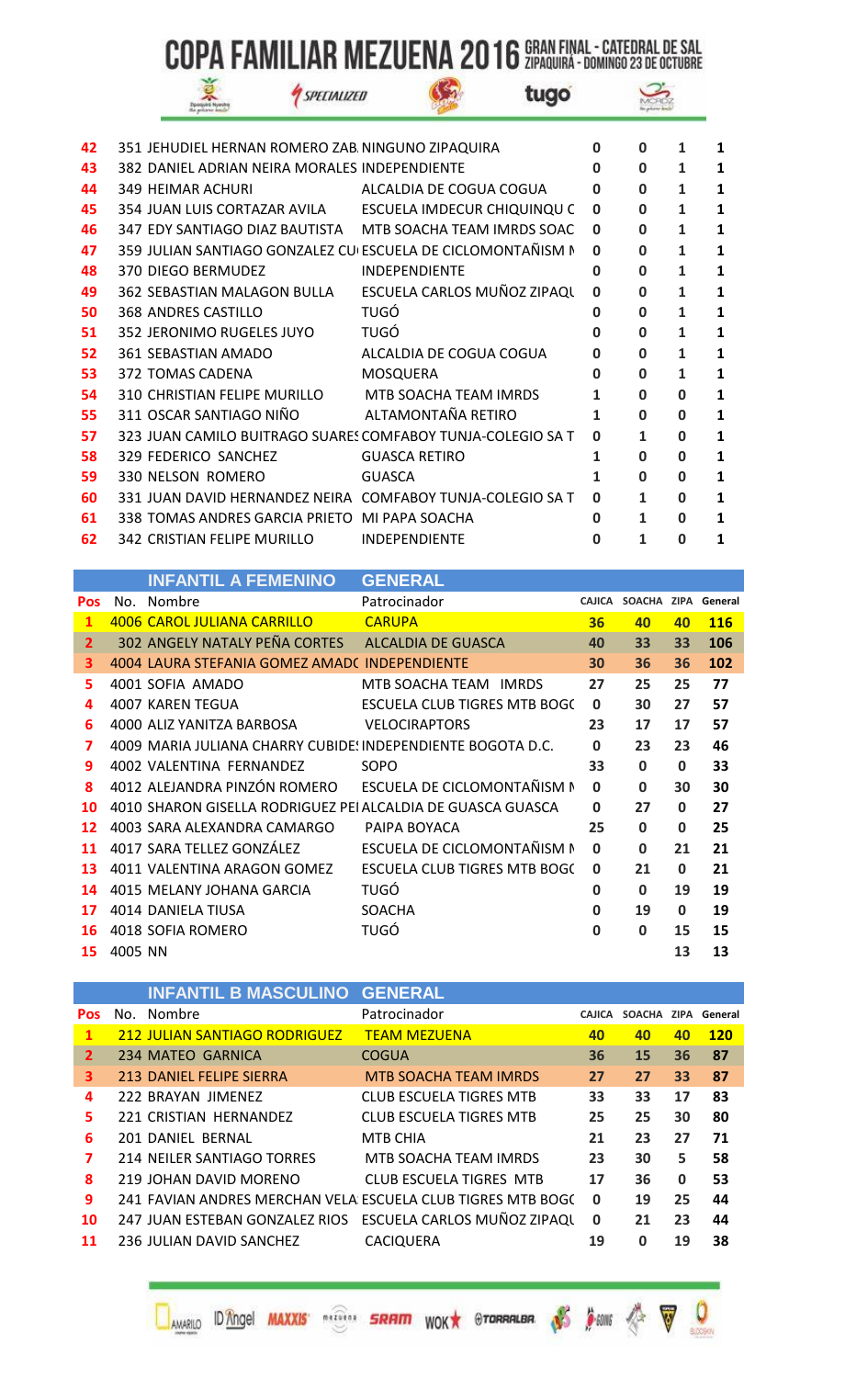$\mathbb{G}$ 

|   | . |  |
|---|---|--|
| ï |   |  |

SPECIALIZED



| 12 | 223 ANTONIO GOMEZ                                            | <b>CLUB ACUARELA</b>           | 15             | 17             | 0              | 32                      |
|----|--------------------------------------------------------------|--------------------------------|----------------|----------------|----------------|-------------------------|
| 13 | 217 DUVAN STIVEN VERGARA                                     | ZAMBRIZKY                      | 30             | $\mathbf 0$    | 0              | 30                      |
| 14 | 211 JOSÉ MANUEL ARRAZOLA                                     | <b>IMRD COTA</b>               | $\overline{7}$ | 11             | 11             | 29                      |
| 15 | 270 KEVIN RINCON                                             | INDEPENDIENTE                  | 0              | 0              | 21             | 21                      |
| 16 | 203 RONALD STIVEN BERNAL                                     | ZIPAQUIRÁ                      | 9              | $\overline{7}$ | $\mathbf{1}$   | 17                      |
| 17 | 259 HAROLD YESID LOZANO PEÑA                                 | ESCUELA IMDECUR CHIQUINQU C    | $\mathbf 0$    | 0              | 15             | 15                      |
| 18 | 209 ANDERSON FELIPE MANCERA                                  | <b>CICLOPASIÓN TOCANCIPA</b>   | 5              | $\mathbf{1}$   | 9              | 15                      |
| 19 | 235 LUKAS CASTRO                                             | <b>FERRA BIKE</b>              | 13             | $\overline{2}$ | 0              | 15                      |
| 20 | 271 JOAM SEBASTIAN CASTRO                                    | <b>IMRDZ</b>                   | $\mathbf 0$    | 0              | 13             | 13                      |
| 21 | <b>237 DAIRON RAMIREZ</b>                                    | ESCUELA DE CICLOMONTAÑISM (    | 0              | 13             | $\mathbf 0$    | 13                      |
| 22 | 202 ANDRES SANTIAGO ROMERO                                   | ALCALDÍA DE GUASCA             | $\mathbf{1}$   | 9              | 1              | 11                      |
| 23 | 230 DANIEL NIÑO                                              | ALTA MONTAÑA                   | 11             | $\mathbf 0$    | 0              | 11                      |
| 24 | 263 JUAN FELIPE AVILA VELEZ                                  | CICLISMO GUAVIARE SAN JOSÉ DI  | 0              | 0              | 7              | 7                       |
| 25 | 256 SANTIAGO MOLINA                                          | <b>INDEPENDIENTE</b>           | 0              | 5              | 0              | 5                       |
| 26 | <b>264 JUAN FORERO</b>                                       | ALCALDIA DE COGUA COGUA        | 0              | $\mathbf 0$    | 4              | $\overline{\mathbf{4}}$ |
| 27 | 253 SERGIO SANCHEZ SANCHEZ                                   | INDEPENDIENTE                  | 0              | 1              | 3              | 4                       |
| 28 | 239 DAVID CAMILO LOPEZ ZAPATA                                | ALCALDIA DE GUASCA             | 0              | 3              | 1              | 4                       |
| 29 | 231 CRISTIAN PAVON                                           | ALTA MONTAÑA                   | 4              | 0              | 0              | 4                       |
| 30 | 255 JEAN RAMIREZ                                             | INDEPENDIENTE                  | 0              | 4              | 0              | 4                       |
| 31 | 216 BRANDON GUZMAN                                           | MTB SOACHA TEAM IMRDS          | $\mathbf{1}$   | $\mathbf{1}$   | 1              | 3                       |
| 32 | 228 SERGIO SANCHEZ                                           | <b>MTB CHIA</b>                | 1              | 1              | 1              | 3                       |
| 33 | 218 JUAN DAVID CASTRO                                        | <b>CLUB ESCUELA TIGRES MTB</b> | $\mathbf{1}$   | $\mathbf{1}$   | $\mathbf{1}$   | 3                       |
| 34 | <b>225 JHONATAN ANDRES ABRIL</b>                             | <b>MULTI SERVICIOS ABRIL</b>   | 3              | 0              | 0              | 3                       |
| 35 | 200 ALEX ROLANDO CAÑON BOLIVAR ESCUELA DE CICLOMONTAÑISM (   |                                | 0              | $\mathbf 0$    | $\overline{2}$ | $\overline{\mathbf{2}}$ |
| 36 | 207 PABLO ALEJANDRO MUNAR                                    | ALCALDÍA DE GUASCA             | $\mathbf{1}$   | 0              | 1              | $\overline{\mathbf{2}}$ |
| 37 | 250 MATEO ANGEL GUERRERO                                     | MTB CHIA CHIA                  | 0              | 1              | 1              | $\overline{2}$          |
| 38 | 258 SANTIAGO CASTELLANOS                                     | <b>CHIA</b>                    | 0              | 1              | $\mathbf{1}$   | $\mathbf{2}$            |
| 39 | 242 FREDY ORLANDO CHAPARRO GAI ESCUELA CLUB TIGRES MTB BOGC  |                                | 0              | 1              | 1              | 2                       |
| 40 | 204 GABRIEL FELIPE MENDEZ                                    | ALCALDÍA DE GUASCA             | $\mathbf{1}$   | $\mathbf{1}$   | 0              | $\overline{\mathbf{2}}$ |
| 41 | 233 FERNANDO RAMIREZ                                         | <b>ANAPOIMA</b>                | $\overline{2}$ | 0              | 0              | $\overline{2}$          |
| 42 | 275 JULIAN ANDREY AREVALO                                    | <b>IMRDZ</b>                   | 0              | 0              | 1              | 1                       |
| 43 | 274 BRAYAN ESTEBAN ACEVEDO                                   | INDEPENDIENTE                  | 0              | 0              | 1              | 1                       |
| 44 | 262 JUAN ANTONIO ABRIL PEÑA                                  | ESCUELA CARLOS MUÑOZ ZIPAQU    | 0              | 0              | 1              | 1                       |
| 45 | 215 ANDRES VILLATE CRISTANCHO                                | <b>PADRES CHIA</b>             | 0              | 0              | 1              | 1                       |
| 46 | 267 NICOLAS RODRÍGUEZ VALENCIA MTB NOMADAS RIDERS GUAVIA S   |                                | 0              | 0              | 1              | 1                       |
| 47 | 268 SANTIAGO BUITRAGO                                        | ALCALDIA DE COGUA COGUA        | 0              | 0              | 1              | 1                       |
| 48 | 273 LEIDER CARRION                                           | <b>STL CARUPA</b>              | 0              | 0              | 1              | 1                       |
| 49 | 249 EDWAR DAVID PIRAQUIVE LOSAN ESCUELA DE CICLOMONTAÑISM (  |                                | 0              | 0              | 1              | 1                       |
| 50 | 205 JUAN JERONIMO GUEVARA                                    | ALCALDÍA DE GUASCA             | 1              | 0              | 0              | 1                       |
| 51 | 206 LUIS SANTIAGO BAUTISTA                                   | TEAM GUATAVITA MTB             | 1              | 0              | 0              | 1                       |
| 52 | 208 SAMUEL FELIPE MOYANO                                     | FAMILIA                        | 1              | 0              | 0              | 1                       |
| 53 | 210 ANDRÉS FELIPE RODRÍGUEZ CAST XTREME MOUNTAIN BIKER SOACI |                                | 0              | 1              | 0              | 1                       |
| 54 | 220 ANDERSON DANIEL MENDIVELSO COMFABOY TUNJA-COLEGIO SA T   |                                | 0              | 1              | 0              | 1                       |
| 55 | 229 JUAN DAVID NIÑO                                          | MAMA Y PAPA                    | 1              | 0              | 0              | 1                       |
| 56 | 232 SANTIAGO MOLINA                                          | ANAPOIMA                       | 1              | 0              | 0              | 1                       |
| 57 | 238 DANIEL FELIPE MOSSO GOMEZ  COMFABOY TUNJA-COLEGIO SA T   |                                | 0              | 1              | 0              | 1                       |
| 58 | 240 DAVID SANTIAGO BARRAGAN GP ESCUELA CLUB TIGRES MTB BOGC  |                                | 0              | 1              | 0              | 1                       |
| 59 | 244 JAVIER PEREZ                                             | ESCUELA CLUB TIGRES MTB BOGC   | 0              | 1              | 0              | 1                       |
| 60 | 246 JUAN DIEGO CUADROS RODRIGU COMFABOY TUNJA-COLEGIO SA T   |                                | 0              | 1              | 0              | 1                       |
| 61 | 251 YULIAN MATEO GARNICA AHUM/COGUA COGUA                    |                                | 0              | 1              | 0              | 1                       |
| 62 | 252 SAMUEL ESTEBAN CORTES                                    | INDEPENDIENTE                  | 0              | 1              | 0              | 1                       |
| 63 | 254 ANDERSON FLOREZ MARTINEZ MTBSOACHA TEAM IMRDS            |                                | 0              | $\mathbf{1}$   | 0              | 1                       |

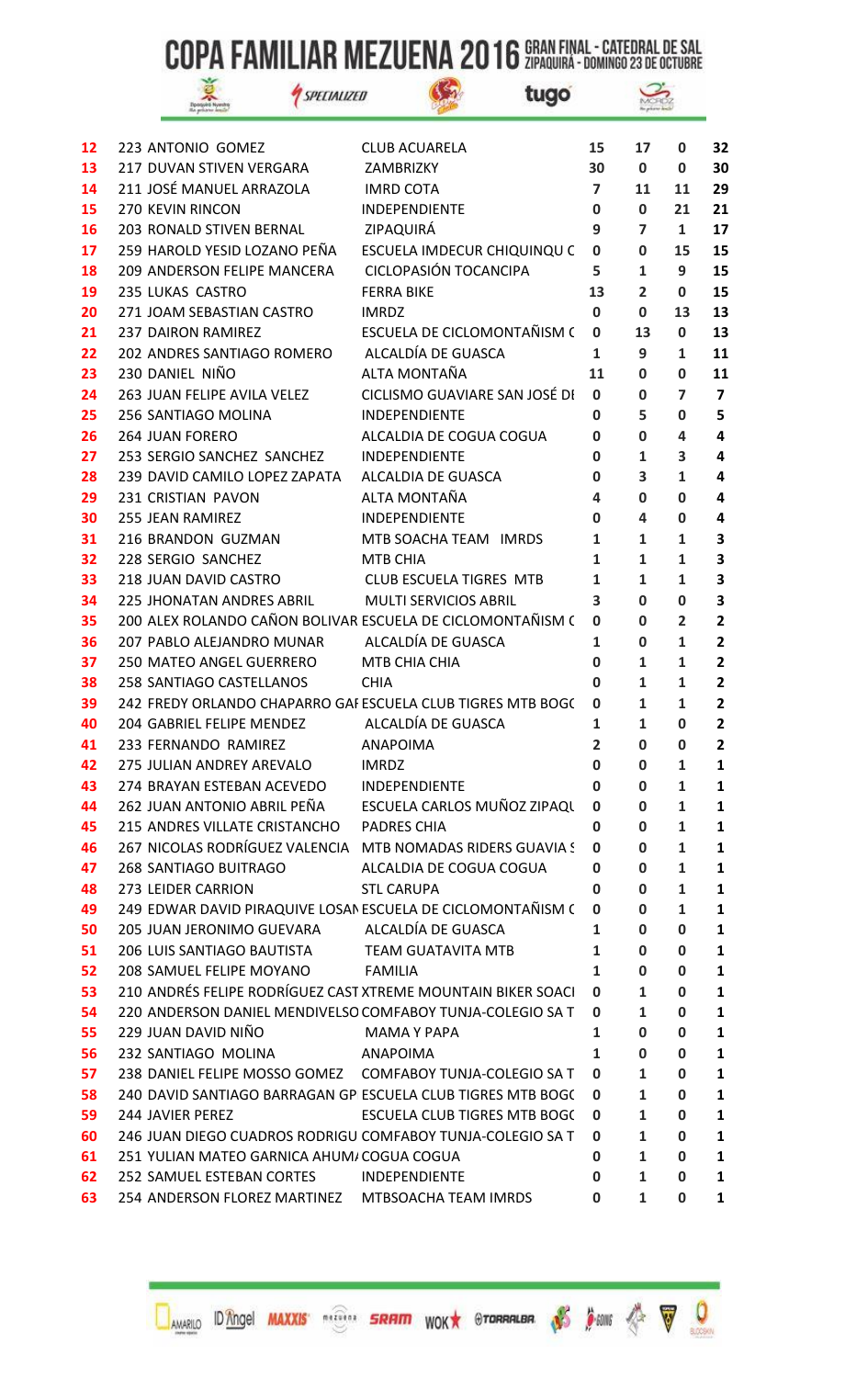$\mathbb{G}$ 



SPECIALIZED

tugo



|              | <b>INFANTIL B FEMENINO</b>        | <b>GENERAL</b>                                                |              |                            |          |            |
|--------------|-----------------------------------|---------------------------------------------------------------|--------------|----------------------------|----------|------------|
| <b>Pos</b>   | No. Nombre                        | Patrocinador                                                  |              | CAJICA SOACHA ZIPA General |          |            |
| $\mathbf{1}$ | <b>3002 SHARA HELENA QUINTERO</b> | <b>MTB SOACHA TEAM IMRDS</b>                                  | 40           | 40                         | 40       | <b>120</b> |
| 2            | 3000 GABRIELA GUZMAN              | <b>IMRD COTA</b>                                              | 36           | 36                         | 33       | 105        |
| 3            | 3011 NICOL LADINO FERNANDEZ       | <b>ESCUELA CLUB TIGRES MTB BOGC</b>                           | $\mathbf{0}$ | 33                         | 36       | 69         |
| 4            | 3001 ZHARICK MADARRIAGA           | MTB SOACHA TEAM IMRDS                                         | 33           | $\mathbf 0$                | $\bf{0}$ | 33         |
| 5.           | 3024 DANA LIZETH MOLINA           | <b>GUAVIARE</b>                                               | 0            | 0                          | 30       | 30         |
| 6            | 3025 MARIA PAULA MALAVER          | <b>COPER BOYACA</b>                                           | $\mathbf 0$  | $\bf{0}$                   | 27       | 27         |
| 7            | 3017 ANGIE NATALIA CARDENAS       | ESCUELA ANAPOIMA                                              | 27           | $\bf{0}$                   | $\bf{0}$ | 27         |
| 8            |                                   | 3020 ALEJANDRA ISABEL ROCHA GARZI ESCUELA CARLOS MUÑOZ ZIPAQU | $\mathbf 0$  | $\mathbf 0$                | 25       | 25         |
| 9            | 3007 MONICA PARDO                 | <b>INDEPENDIENTE</b>                                          | 25           | $\Omega$                   | $\bf{0}$ | 25         |
| 10           | 3013 ALBA MARIA HERNANDEZ         | CICLISMO GUAVIARE SAN JOSÉ DI                                 | 0            | $\mathbf 0$                | 23       | 23         |
| 11           | 3018 MARIA FERNANDA GONZALEZ      | <b>CHIA</b>                                                   | 23           | $\mathbf 0$                | $\bf{0}$ | 23         |
| 12           | 3023 KAREN JULIANA GÓMEZ PARRA    | INDEPENDIENTE ZIPAQUIRA                                       | $\mathbf 0$  | $\mathbf 0$                | 21       | 21         |
| 13           | 3003 DANIELA MOLINA               | <b>CHIA</b>                                                   | 21           | $\mathbf 0$                | $\bf{0}$ | 21         |
| 14           | 3009 ANA ARAGON GOMEZ             | ESCUELA CLUB TIGRES MTB BOGC                                  | 0            | 19                         | 0        | 19         |
|              | 15 3019 SARA SOFIA CHARRY CUBIDES | INDEPENDIENTE BOGOTA D.C:                                     | 0            | 1                          | 0        | 1          |

| 0              | PREJUVENIL A MASCULII GENERAL                            |                                                               |                |                            |                |                         |
|----------------|----------------------------------------------------------|---------------------------------------------------------------|----------------|----------------------------|----------------|-------------------------|
| Pos            | No. Nombre                                               | Patrocinador                                                  |                | CAJICA SOACHA ZIPA General |                |                         |
| $\mathbf{1}$   | <b>123 CESAR MARTINEZ</b>                                | <b>SERVIENTI GUASCA</b>                                       | 40             | 40                         | 40             | <b>120</b>              |
| $\overline{2}$ | 117 JUAN CARLOS SANCHEZ                                  | <b>STL UBATE</b>                                              | 33             | 36                         | 36             | 105                     |
| 3              | <b>122 HUGO RODRIGUEZ</b>                                | <b>INDEPENDIENTE</b>                                          | 30             | 33                         | 30             | 93                      |
| 4              | 100 CARLOS JULIAN CORTES                                 | ALCALDÍA DE GUASCA                                            | 25             | 19                         | 21             | 65                      |
| 5              | 116 CAMILO ANDRES GOMEZ GOMEZ TEAM MEZUENA UBATÉ         |                                                               | $\mathbf 0$    | 27                         | 33             | 60                      |
| 6              |                                                          | 149 JULIAN SANTIAGO TORRES FIGUE TEAM MEZUENA - TIGRES MTB B( | $\mathbf 0$    | 30                         | 27             | 57                      |
| 7              | 113 DUVAN CAMILO AGUILAR                                 | <b>INDEPENDIENTE</b>                                          | 27             | $\mathbf{0}$               | 25             | 52                      |
| 8              | 108 JOHAN SEBASTIÁN CHICA                                | CICLO PASIÓN TOCANCIPA                                        | 21             | $\mathbf{1}$               | 23             | 45                      |
| 9              | 130 MICHAEL CAÑON                                        | CICLOBIANCHI COGUA                                            | $\overline{7}$ | 17                         | 17             | 41                      |
| 10             | 111 DUVAN BENAVIDES                                      | ALTA MONTAÑA BOGOTÁ                                           | $\mathbf 0$    | 25                         | 15             | 40                      |
| 11             | 119 JUAN DAVID LOZANO                                    | MI PAPA                                                       | 19             | $\mathbf 0$                | 19             | 38                      |
| 12             | 106 MICHEL AGUSTO GOMEZ                                  | <b>CALZADO STILOS ROL</b>                                     | 36             | $\mathbf 0$                | 0              | 36                      |
| 13             | 127 DANIEL FELIPE RODRIGUEZ                              | <b>COGUA</b>                                                  | 23             | $\mathbf{1}$               | $\overline{ }$ | 31                      |
| 14             | 128 DIEGO ALEJANDRO ACHURI                               | <b>COGUA</b>                                                  | 9              | 15                         | $\mathbf{1}$   | 25                      |
| 15             | <b>160 JUAN DONADO</b>                                   | <b>BOGOTA</b>                                                 | 0              | 23                         | 0              | 23                      |
| 16             | 159 MARIO VALBUENA                                       | <b>CARMEN DE CARUPA</b>                                       | $\mathbf 0$    | 21                         | 0              | 21                      |
| 17             | 109 JULIAN DAVID ROZO                                    | SOPO                                                          | 17             | $\mathbf{0}$               | $\mathbf{1}$   | 18                      |
| 18             | 107 KEVIN ANDRÉS PACHÓN                                  | TEAM ZABRINSKY MOSQUERA                                       | 3              | $\mathbf{0}$               | 13             | 16                      |
| 19             | 115 IVAN RODRIGUEZ                                       | <b>ESCUELA CLUB TIGRES MTB</b>                                | $\overline{2}$ | 11                         | $\overline{2}$ | 15                      |
| 20             | 110 JHON JAIDER HIGUITA                                  | INDEPENDIENTE                                                 | 15             | $\mathbf{0}$               | $\mathbf{0}$   | 15                      |
| 21             |                                                          | 129 MANUEL JOSE VELEZ CAMARGO ESCUELA CARLOS MUÑOZ ZIPAQU     | $\mathbf 0$    | 13                         | $\mathbf{0}$   | 13                      |
| 22             | 135 MARIA FERNANDA AREVALO                               | <b>STRONG CANNONDALE</b>                                      | 13             | $\mathbf{0}$               | 0              | 13                      |
| 23             | 163 JUAN DIEGO JIMENEZ MUÑOZ                             | <b>GRUPO SERVIEXTIN GUASCA GUA</b>                            | $\mathbf 0$    | $\mathbf{0}$               | 11             | 11                      |
| 24             | 131 JUAN PABLO CASTIBLANCO                               | CICLO BIANCHI COGUA                                           | 1              | $\overline{ }$             | 3              | 11                      |
| 25             | 102 JUAN DIEGO JIMENEZ                                   | <b>TEAM GUATAVITA MTB</b>                                     | 11             | 0                          | 0              | 11                      |
| 26             | 101 KEVIN EDUARDO BARRERA                                | ALCALDÍA DE GUASCA                                            | 5              | $\overline{2}$             | $\mathbf{1}$   | 8                       |
| 27             | 142 CRISTIAN CAMILO CORTES SANCH GUASCA                  |                                                               | 0              | 0                          | 5              | 5                       |
| 28             | 158 OSCAR JULIAN PINZON                                  | <b>IMRD TOCANCIPA TOCANCIPA</b>                               | 0              | 5                          | $\mathbf{0}$   | 5                       |
| 29             | 153 JERZON DAVID PINILLA                                 | ESCUELA DE CICLOMONTAÑISM (                                   | 0              | $\bf{0}$                   | 4              | 4                       |
| 30             | 103 DAVID SANTIAGO MALDONADO TEAM GUATAVITA MTB          |                                                               | 4              | $\bf{0}$                   | $\mathbf{0}$   | 4                       |
| 31             | 156 SAMUEL CAÑON                                         | <b>ESCUELA ANAPOIMA</b>                                       | 0              | 4                          | 0              | 4                       |
| 32             | 152 NEIDER MANUEL PINILLA                                | ESCUELA DE CICLOMONTAÑISM (                                   | 0              | 3                          | 0              | 3                       |
| 33             | 121 LUKAS BLANCO                                         | <b>CHIA</b>                                                   | 1              | 0                          | $\mathbf{1}$   | $\overline{\mathbf{2}}$ |
| 34             | 147 FREDY ALEJANDRO AGUDELO RO. IMRD TOCANCIPA TOCANCIPA |                                                               | 0              | 1                          | 1              | 2                       |

147 FREDY ALEJANDRO AGUDELO RO. IMRD TOCANCIPA TOCANCIPA 34



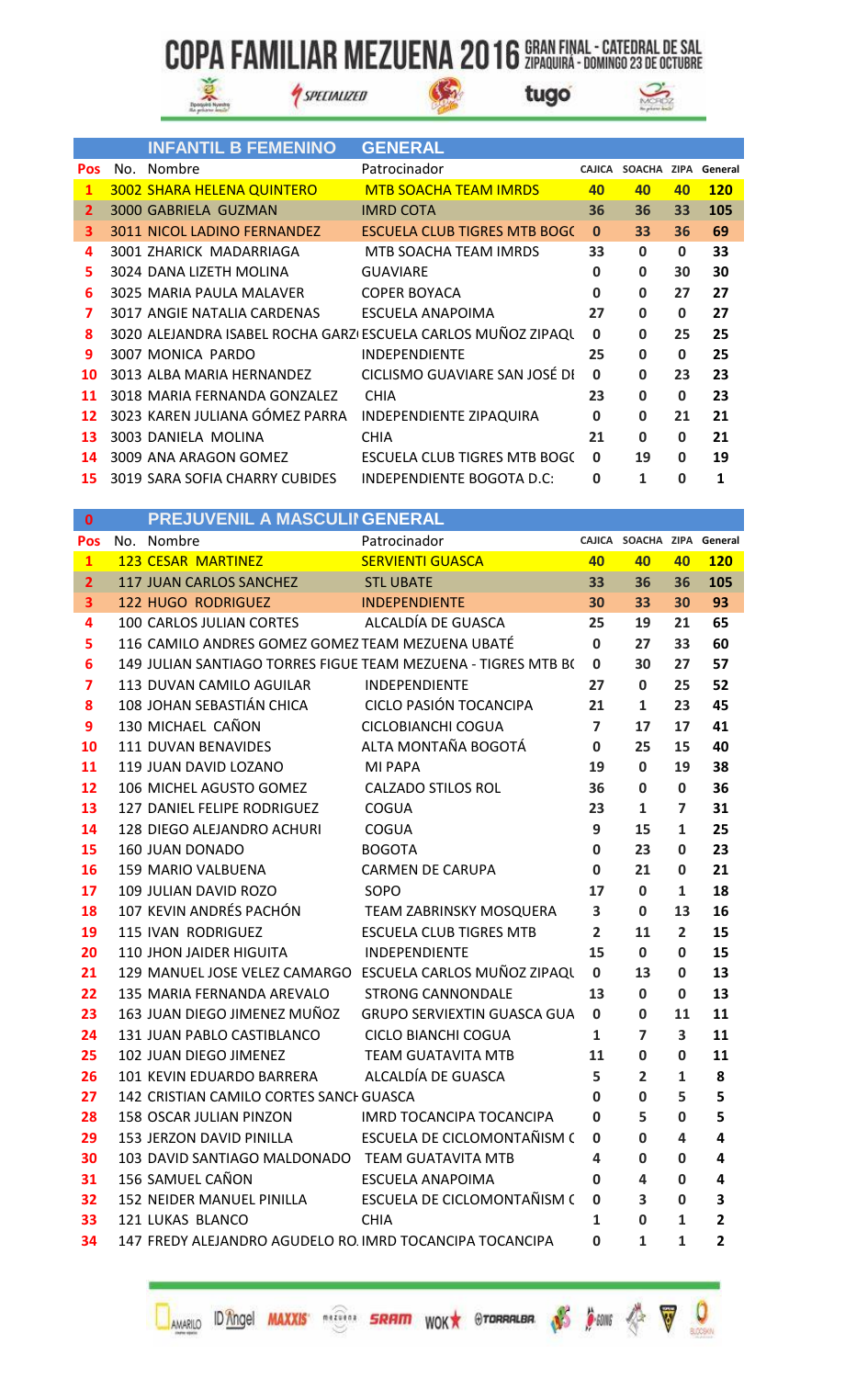$\mathcal{C}_2$ 

|  | <b>STAR</b> |  |
|--|-------------|--|
|  |             |  |

SPECIALIZED



| 35 | <b>150 LUIS EDUARDO TEGUA</b>                                  | <b>ESCUELA CLUB TIGRES MTB BOGC</b> | 0        | 1            | 1            | $\overline{2}$          |
|----|----------------------------------------------------------------|-------------------------------------|----------|--------------|--------------|-------------------------|
| 36 | 136 JUAN SEBASTIAN GONZALEZ                                    | <b>INDEPENDIENTE</b>                | 1        | $\mathbf{0}$ | 1            | $\overline{2}$          |
| 37 | 112 CARLOS JOSÉ ALGARRA                                        | <b>INDEPENDIENTE</b>                | 1        | 1            | 0            | $\overline{\mathbf{2}}$ |
| 38 | <b>118 BRAYAN MARIN URIBE</b>                                  | <b>IMRD TOCANCIPA TOCANCIPA</b>     | Ω        | 0            | 1            | $\mathbf{1}$            |
| 39 | 174 JULIAN BELTRAN                                             | <b>IMRDZ</b>                        | 0        | $\bf{0}$     | 1            | 1                       |
| 40 | 183 JHOJAN SEBASTIAN PEÑA                                      | <b>INDEPENDIENTE</b>                | O        | $\bf{0}$     | 1            | 1                       |
| 41 | 144 GIOVANNY RODRIGUEZ GONZALE BICICLETERIA LOSTATOS GACHAN    |                                     | O        | 0            | 1            | 1                       |
| 42 | <b>181 JAVIER CHISICA</b>                                      | <b>INDEPENDIENTE</b>                | $\bf{0}$ | $\bf{0}$     | 1            | 1                       |
| 43 | 167 MILTON RONALDO VELASQUEZ ESCUELA IMDECUR CHIQUINQU C       |                                     | 0        | $\bf{0}$     | 1            | 1                       |
| 44 | 143 DEIVI SANTIAGO GUZMÁN SIERR/INSTITUTO DE CULTURA RECL ZIP. |                                     | 0        | O            | 1            | $\mathbf{1}$            |
| 45 | <b>114 NN</b>                                                  | <b>INDEPENDIENTE</b>                | $\bf{0}$ | $\bf{0}$     | 1            | 1                       |
| 46 | 168 RUBEN OLMOS OLMOS GONZALE CICLISMO DEL GUAVIARE SAN JOS    |                                     | 0        | 0            | 1            | 1                       |
| 47 | 175 STEBAN LIZCA                                               | <b>IMRDZ</b>                        | 0        | 0            | 1            | 1                       |
| 48 | 176 NN                                                         |                                     | 0        | $\bf{0}$     | 1            | 1                       |
| 49 | 161 JHON ALEXANDER MARTINEZ PIR ESCUELA DE CICLOMONTAÑISM (    |                                     | 0        | $\bf{0}$     | 1            | 1                       |
| 50 | 177 NN                                                         |                                     | O        | $\mathbf 0$  | 1            | $\mathbf{1}$            |
| 51 | 179 NN                                                         |                                     | $\bf{0}$ | $\bf{0}$     | 1            | 1                       |
| 52 | 104 OSCAR DAVID ROCHA                                          | <b>TEAM GUATAVITA MTB</b>           | 1        | $\bf{0}$     | O            | 1                       |
| 53 | 124 KEVIN MAURICIO CONTRERAS                                   | ESCUELA ANAPOIMA                    | 1        | 0            | 0            | $\mathbf{1}$            |
| 54 | 125 BRAYAN PARDO                                               | ESCUELA ANAPOIMA                    | 1        | $\mathbf 0$  | $\mathbf{0}$ | $\mathbf{1}$            |
| 55 | 137 DANIEL ROBAYO                                              | <b>INDEPENDIENTE</b>                | 1        | $\bf{0}$     | 0            | 1                       |
| 56 | 138 DANIEL FELIPE RODRÍGUEZ AGUII COGUA COGUA                  |                                     | O        | 1            | 0            | $\mathbf{1}$            |
| 57 | 141 JUAN CARLOS SÁNCHEZ BELLO CLUB CICLO UBATÉ UBATÉ           |                                     | $\bf{0}$ | $\mathbf{1}$ | $\mathbf{0}$ | $\mathbf{1}$            |
| 58 | 145 NICOLÁS ANDRÉS CAMACHO BER XTREME MOUNTAIN BIKER SOACI     |                                     | 0        | 1            | 0            | 1                       |
| 59 | 146 NICOLÁS DÍAZ NOREÑA                                        | <b>INDEPENDIENTE BOGOTA</b>         | 0        | 1            | 0            | 1                       |
| 60 | <b>154 KEVIN CONTRERAS</b>                                     | ESCUELA ANAPOIMA                    | 0        | 1            | $\mathbf{0}$ | $\mathbf{1}$            |
| 61 | <b>155 SANTIAGO PARRA</b>                                      | <b>ESCUELA ANAPOIMA</b>             | 0        | 1            | 0            | 1                       |
| 62 | <b>157 JULIAN GUZMAN</b>                                       | <b>ESCUELA ANAPOIMA</b>             | 0        | 1            | 0            | 1                       |

|            | <b>PREJUVENIL A FEMENIN( GENERAL</b>                |                                |               |               |             |            |
|------------|-----------------------------------------------------|--------------------------------|---------------|---------------|-------------|------------|
| <b>Pos</b> | No. Nombre                                          | Patrocinador                   | <b>CAJICA</b> | <b>SOACHA</b> | <b>ZIPA</b> | General    |
| 1          | <b>2005 LAURA CAMILA CAGUA</b>                      | <b>MTB SOACHA TEAM</b>         | 30            | 36            | 40          | <b>106</b> |
| 2          | <b>2001 LAURA NIKOLE PACHON</b>                     | <b>TEAM RIDERS CAJICA</b>      | 33            | 33            | 36          | 102        |
| 3          | 2006 KAREN SANCHEZ                                  | <b>ESCUELA CLUB TIGRES MTB</b> | 36            | 40            | 25          | 101        |
| 4          | 2003 VANESSA ALEXANDRA MENDOZA MTB SOACHA TEAM      |                                | 27            | 30            | 30          | 87         |
| 5          | 2002 PAULA ALEJANDRA BELTRAN                        | MTB SOACHA TEAM                | 23            | 27            | 27          | 77         |
| 6          | 2000 MARIA JOSE SALAMANCA                           | <b>MOTTAS BIKE CLUB</b>        | 40            | 0             | 33          | 73         |
| 7          | 2007 KAREN DANIELA ARDILA                           | <b>GUEPARDOS</b>               | 25            | 0             | 0           | 25         |
| 8          | 2009 NATALIA JIMENEZ GRAJALES                       | <b>INDEPENDIENTE</b>           | 0             | 25            | 0           | 25         |
| 9          | 2010 DANIELA MARTIN SALAZAR                         | <b>INDEPENDIENTE</b>           | 0             | 1             | 23          | 24         |
| 10         | 2008 JIMENA MURCIA                                  | ESCUELA IMDECUR CHIQUINQU C    | 0             | 0             | 21          | 21         |
| 11         | 2004 YULIANA RODRIGUEZ BUESAQUIL ALCALDIA DE GUASCA |                                | 0             | 1             | 0           | 1          |

|                | <b>PREJUVENIL B MASCULI GENERAL</b> |                                     |               |               |          |            |
|----------------|-------------------------------------|-------------------------------------|---------------|---------------|----------|------------|
| <b>Pos</b>     | No. Nombre                          | Patrocinador                        | <b>CAJICA</b> | <b>SOACHA</b> | ZIPA     | General    |
| $\mathbf{1}$   | <b>1 JONATHAN DAVID CANTOR</b>      | <b>TEAM SPECIALIZED - TUGO SOAC</b> | 36            | 40            | 36       | <b>112</b> |
| $\overline{2}$ | 23 CARLOS JIMENEZ                   | <b>MTB CHIA</b>                     | 30            | 33            | 33       | 96         |
| 3              | 24 JHONATAN ALBARRACIN              | <b>INDEPENDIENTE</b>                | 25            | 27            | 30       | 82         |
| 4              | 4 JEFERSON STIVEN GOMEZ             | CALZADO STILOS ROL                  | 23            | 25            | 27       | 75         |
| 5              | 38 JUAN PABLO CAMBEROS              | <b>GACHANCIPA</b>                   | 33            | $\bf{0}$      | 40       | 73         |
| 6              | 2 JULIAN CASTAÑEDA                  | ALCALDÍA DE GUASCA                  | 27            | 21            | 23       | 71         |
| 7              | 16 MIGUEL MADARRIAGA                | MTB SOACHA TEAM                     | 11            | 23            | 25       | 59         |
| 8              | 15 JEISON EDUARDO IBAÑES            | MTB SOACHA TEAM                     | 17            | 19            | 15       | 51         |
| 9              | 35 DAVID PEÑA                       | <b>IRON HORSE</b>                   | 40            | $\mathbf 0$   | $\Omega$ | 40         |

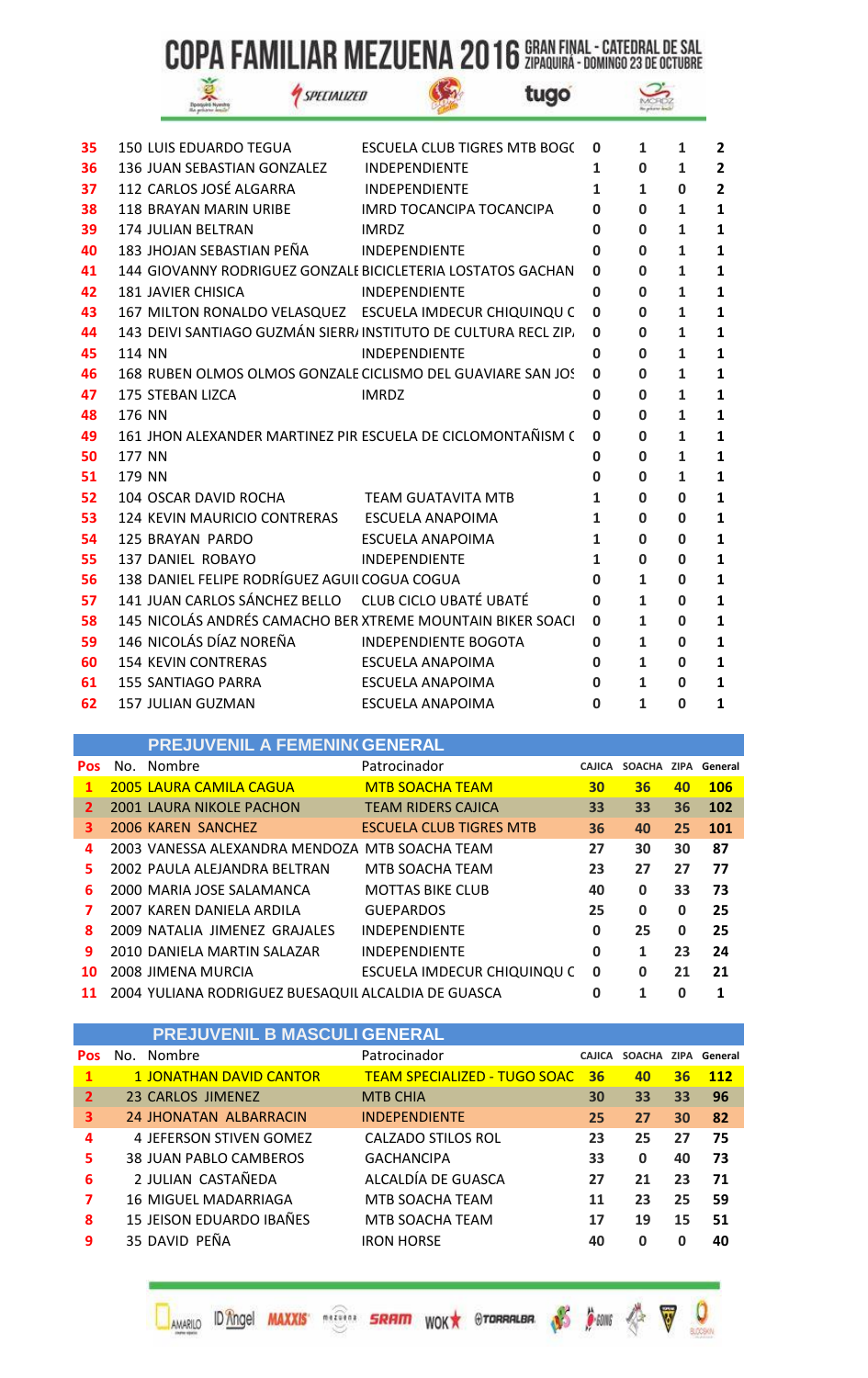$\mathbb{G}$ 

|  | plets No                       |  |
|--|--------------------------------|--|
|  | <b><i><u>Alexander</u></i></b> |  |

SPECIALIZED



| 10 | 28 CRISTIAN FERLEY BOLAÑO GALINI ESCUELA CARLOS MUÑOZ ZIPAQU |                                | 0              | 36          | 0            | 36                      |
|----|--------------------------------------------------------------|--------------------------------|----------------|-------------|--------------|-------------------------|
| 11 | 44 ANUAR DAVID CASTILLO                                      | <b>TOCANCIPA</b>               | 0              | 30          | $\bf{0}$     | 30                      |
| 12 | <b>30 JUAN ESTEBAN AGUILAR</b>                               | INDEPENDIENTE                  | 4              | 0           | 19           | 23                      |
| 13 | 21 JAIR ALFONSO ROCHA GARZON ESCUELA CARLOS MUÑOZ ZIPAQU     |                                | 0              | 1           | 21           | 22                      |
| 14 | <b>34 JARHOL GARCIA</b>                                      | <b>INDEPENDIENTE</b>           | 21             | 0           | 0            | 21                      |
| 15 | <b>14 SEBASTIAN TOLOZA</b>                                   | <b>FOXBIKERS</b>               | 19             | 0           | 0            | 19                      |
| 16 | 52 FELIPE NARANJO                                            | INDEPENDIENTE GACHANCIPA       | 0              | 0           | 17           | 17                      |
| 17 | <b>47 JULIAN BERNAL</b>                                      | <b>INDEPENDIENTE</b>           | 0              | 17          | 0            | 17                      |
| 18 | 11 KEVIN DANIEL HERNANDEZ                                    | MTB SOACHA TEAM                | 1              | 11          | 4            | 16                      |
| 19 | <b>37 JOSEPH FORERO</b>                                      | <b>COGUA</b>                   | 15             | 0           | 0            | 15                      |
| 20 | 46 JUAN DIEGO ARIZA NIÑO                                     | <b>INDEPENDIENTE</b>           | $\mathbf 0$    | 15          | 0            | 15                      |
| 21 | 39 EDWIN YESID ALARCÓN ALARCÓN ESCUELA DE CICLISMO CARME CA  |                                | 0              | 13          | 1            | 14                      |
| 22 | <b>17 NICOLAS TRUJILLO</b>                                   | <b>ESCUELA CLUB TIGRES MTB</b> | $\overline{7}$ | 7           | 0            | 14                      |
| 23 | 49 DUVAN ALEJANDRO SALGADO                                   | CATEDRAL DE SAL                | 0              | 0           | 13           | 13                      |
| 24 | 27 SEBASTIAN GARZON                                          | MTB CHIA                       | 13             | 0           | $\bf{0}$     | 13                      |
| 25 | <b>19 DIEGO NAVARRETE</b>                                    | POR MI MAMA RETIRO             | $\mathbf{1}$   | 0           | 11           | 12                      |
| 26 | <b>41 NICOLAS BORRAS</b>                                     | MTB CHIA CHIA                  | 0              | 9           | 1            | 10                      |
| 27 | 9 BEAYAN ZUBIETA                                             | SOPO                           | 9              | 0           | 1            | 10                      |
| 28 | 58 JUAN PABLO AVILA VELEZ                                    | CICLISMO GUAVIARE SAN JOSÉ DI  | O              | 0           | 9            | 9                       |
| 29 | 55 JONATAN STIVEN MONTAÑO GU' NO TENGO COGUA                 |                                | 0              | 0           | 7            | $\overline{\mathbf{z}}$ |
| 30 | 33 JAIR ALFONSO ROCHA                                        | <b>MOSQUERA</b>                | 1              | 4           | 1            | 6                       |
| 31 | 8 JHONATHAN RODRIGUEZ                                        | <b>BICICLETRIA LOS TATOS</b>   | 5              | 0           | 1            | 6                       |
| 32 | 64 SEBASTIAN FERNANDEZ BARON RUSSI BIKE PERFORMANCE BOGO     |                                | $\bf{0}$       | 0           | 5            | 5                       |
| 33 | <b>48 JHOJAN BEDOYA NOHAVA</b>                               | ESCUELA CLUB TIGRES MTB BOGC   | 0              | 5           | 0            | 5                       |
| 34 | 45 BRANDON STIVEN RODRIGUEZ                                  | <b>TOCANCIPA</b>               | 0              | 3           | $\mathbf{1}$ | 4                       |
| 35 | <b>68 JHONATAN STIVEN PINILLA</b>                            | <b>CARUPA</b>                  | 0              | 0           | 3            | 3                       |
| 36 | 42 JUAN NICOLAS AVILA                                        | CUNDINAMARCA                   | 0              | 2           | 1            | 3                       |
| 37 | 18 JEISSON AREVALO                                           | <b>ESCUELA CLUB TIGRES MTB</b> | 3              | 0           | 0            | 3                       |
| 38 | 61 MANUEL RICARDO CAPADOR FLC GUASCA                         |                                | 0              | 0           | 2            | $\overline{2}$          |
| 39 | 22 JUAN PABLO PARADA                                         | NEVEN MTB ZIPAQUIRA            | 1              | 0           | 1            | $\overline{2}$          |
| 40 | 26 LUIS LOPEZ                                                | MTB CHIA                       | 2              | 0           | 0            | 2                       |
| 41 | 59 JUAN PABLO PARADA DUARTE                                  | NEVEN MTB ZIPAQUIRA ZIPAQQU    | $\mathbf 0$    | 0           | 1            | 1                       |
| 42 | 53 JAVIER RINCON                                             | ESCUELA IMDECUR CHIQUINQU C    | 0              | 0           | 1            | 1                       |
| 43 | 25 DANIEL ALEJANDRO TORRES PAZ ESCUELA CARLOS MUÑOZ ZIPAQU   |                                | 0              | 0           | 1            | $\mathbf{1}$            |
| 44 | 50 ESTEBAN RODRÍGUEZ VALENCIA MTB NOMADAS RIDERS GUAVIA S    |                                | 0              | 0           | $\mathbf{1}$ | 1                       |
| 45 | 20 BRAYAN RODRÍGUEZ RODRÍGUEZ IMRD TOCANCIPA TOCANCIPA       |                                | 0              | 0           | 1            | 1                       |
| 46 | 65 SERGIO HERNAN SALAMANCA CE ESCUELA IMDECUR CHIQUINQU C    |                                | 0              | 0           | $\mathbf{1}$ | 1                       |
| 47 | 3 DIEGO ALBERTO RODRIGUEZ                                    | ALCALDÍA DE GUASCA             | 1              | 0           | 0            | 1                       |
| 48 | <b>5 JULIAN ANDRES PUENTES</b>                               | PRODISMAR GUEPARDOS RETIRC     | 1              | 0           | 0            | 1                       |
| 49 | <b>6 JUAN DAVID PUENTES</b>                                  | PRODISMAR                      | 1              | 0           | 0            | 1                       |
| 50 | 7 JUAN FELIPE CERÓN                                          | <b>RIDERS MTB CAJICA</b>       | $\mathbf{1}$   | 0           | 0            | 1                       |
| 51 | 10 IVAN PALACIOS                                             | SOPO                           | 1              | 0           | 0            | 1                       |
| 52 | 12 MARTIN GAITAN                                             | RIDERS CAJICA MTB              | $\mathbf{1}$   | 0           | 0            | $\mathbf{1}$            |
| 53 | 13 BRAYAN ESTIBEN LARA                                       | <b>FOXBIKERS RETIRO</b>        | $\mathbf{1}$   | 0           | 0            | 1                       |
| 54 | 29 ANDRES BECERRA                                            | <b>CAJICA</b>                  | 1              | 0           | 0            | 1                       |
| 55 | 31 MATEO CALDERON                                            | <b>INDEPENDIENTE</b>           | 1              | 0           | 0            | 1                       |
| 56 | 32 SEBASTIAN CADAVID                                         | <b>FOX BIKERS</b>              | 1              | $\mathbf 0$ | 0            | 1                       |
| 57 | <b>36 MANUEL CAPADOR</b>                                     | <b>COGUA</b>                   | $\mathbf{1}$   | 0           | 0            | $\mathbf{1}$            |
| 58 | 43 JONATHAN MAURICIO AÑO                                     | INDEPENDIENTE                  | $\bf{0}$       | 1           | $\mathbf 0$  | 1                       |
|    |                                                              |                                |                |             |              |                         |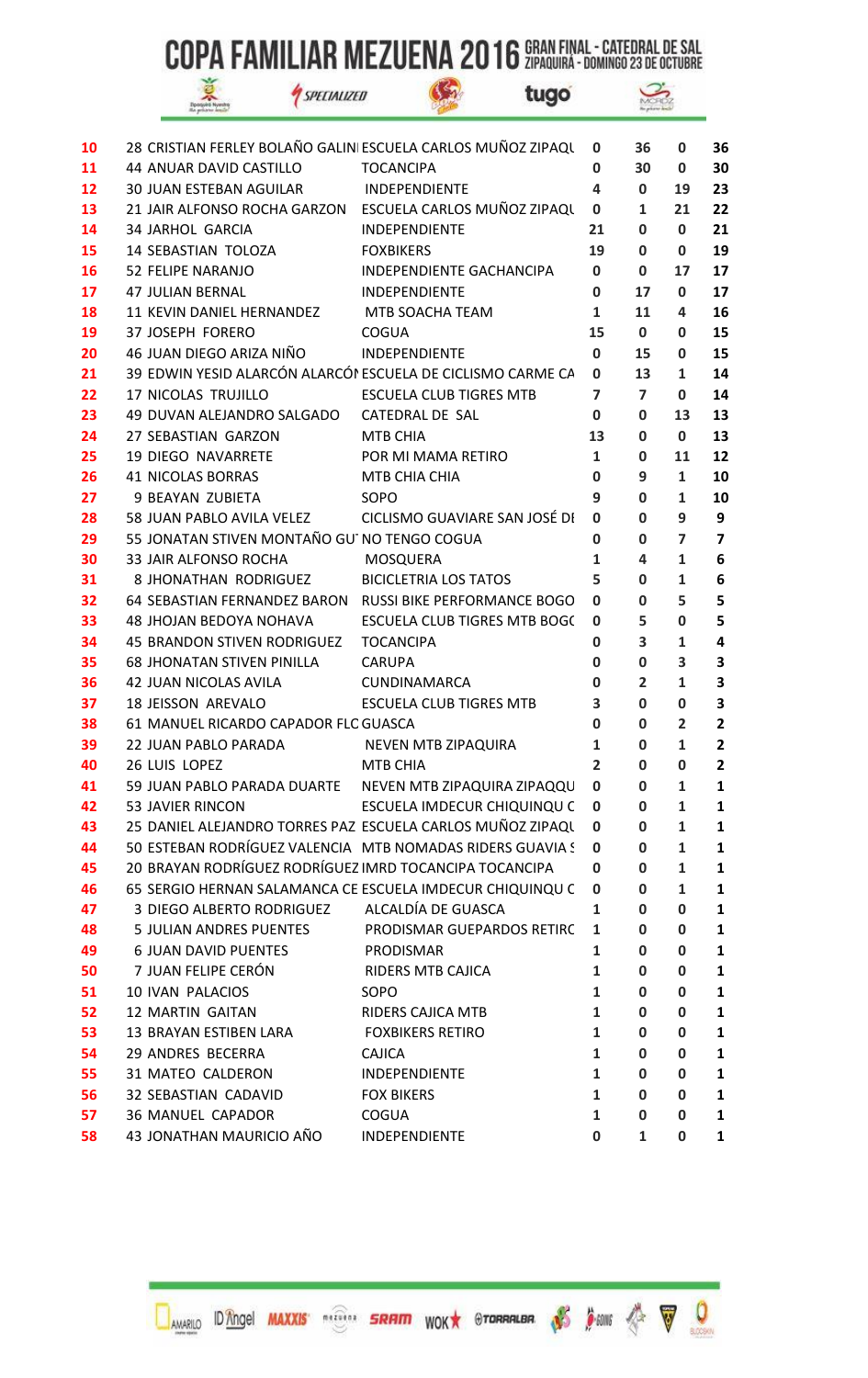$\mathbb{G}$ 

tugo



|             | <b>PREJUVENIL B FEMENIN(GENERAL</b> |                              |          |                            |    |      |
|-------------|-------------------------------------|------------------------------|----------|----------------------------|----|------|
| <b>Pos</b>  | - No. - Nombre                      | Patrocinador                 |          | CAJICA SOACHA ZIPA General |    |      |
| $\mathbf 1$ | 1002 RAFAELA VERA                   | <b>MTB SOACHA TEAM IMRDS</b> | 36       | 40                         |    | -116 |
| 2.          | 1000 MARYORI BOYACA                 | <b>IMRDCOTA</b>              | 40       | $\Omega$                   | 0  | -40  |
|             | 1006 ELIANA POVEDA BELTRAN          |                              | $\Omega$ | $\mathbf{0}$               | 36 | - 36 |
|             | 1001 NATALIA LLANTEN BERNAL         | <b>GUEPARDOS BOGOTÁ</b>      |          | 36                         |    | 36   |

SPECIALIZED

|                | <b>PAPAS</b>                                                 | <b>GENERAL</b>                         |                |                            |                         |                         |
|----------------|--------------------------------------------------------------|----------------------------------------|----------------|----------------------------|-------------------------|-------------------------|
| Pos            | No. Nombre                                                   | Patrocinador                           |                | CAJICA SOACHA ZIPA General |                         |                         |
| $\mathbf{1}$   | 741 JAIRO HUMBERTO MUÑOZ                                     | <b>PAPAS MTB GUATAVITA CICLOTIE 30</b> |                | 40                         | 40                      | <b>110</b>              |
| $\overline{2}$ | 736 CARLOS ANTONIO MADARRIAGA PAPAS MTB SOACHA TEAM          |                                        | 27             | 36                         | 33                      | 96                      |
| 3              | 744 JAIRO BERNAL                                             | <b>CHIA</b>                            | 40             | 30                         | $\mathbf{1}$            | 71                      |
| 4              | 757 CARLOS ARTURO MENDEZ                                     | INDEPENDIENTE                          | 0              | 33                         | 25                      | 58                      |
| 5              | 746 CAMILO CASTRO                                            | <b>TIGRES</b>                          | 19             | 21                         | 17                      | 57                      |
| 6              | 755 JUAN SANCHEZ VELAZCO                                     | INDEPENDIENTE                          | $\mathbf 0$    | 25                         | 27                      | 52                      |
| 7              | 742 MANUEL ANDRÉS PEÑA                                       | PAPAS CICLOMONTAÑEROS XC               | 17             | 13                         | 9                       | 39                      |
| 8              | 788 JHON FARFAN                                              | INDEPENDIENTE                          | $\mathbf 0$    | $\mathbf 0$                | 36                      | 36                      |
| 9              | 752 FERNANDO BELLO                                           | INDEPENDIENTE                          | 36             | $\mathbf 0$                | 0                       | 36                      |
| 10             | 754 CARLOS ARDILA                                            | <b>GUEPARDO</b>                        | 33             | 0                          | 0                       | 33                      |
| 11             | 786 ORLANDO RODRIGUEZ                                        | INDEPENDIENTE                          | $\mathbf 0$    | $\mathbf 0$                | 30                      | 30                      |
| 12             | 732 CARLOS JIMÉNEZ                                           | <b>CHAIN RULES BOGOTA</b>              | 0              | 11                         | 19                      | 30                      |
| 13             | 753 EDWIN RODRIGUEZ                                          | CICLOMONTAÑERO                         | 5              | 15                         | $\overline{7}$          | 27                      |
| 14             | 756 JHON FREDDY RAMIREZ                                      | <b>CICLOANAPOIMA</b>                   | $\mathbf 0$    | 27                         | 0                       | 27                      |
| 15             | 748 CARLOS ARTURO MENDEZ                                     | PAPAS MOSQUERA                         | 25             | $\mathbf 0$                | $\mathbf 0$             | 25                      |
| 16             | 777 JUAN DAVID FAJARDO                                       | INDEPENDIENTE                          | $\mathbf 0$    | 9                          | 15                      | 24                      |
| 17             | 745 JEKSY ABRIL                                              | INGENIELECTRIC                         | 23             | $\mathbf 0$                | 0                       | 23                      |
| 18             | 751 RONALD SANCHEZ                                           | <b>INDEPENDIENTE</b>                   | 21             | $\mathbf 0$                | $\mathbf{1}$            | 22                      |
| 19             | 776 OSCAR AUGUSTO LARA LARA                                  | <b>TWISTER BIKE BOGOTA</b>             | 0              | $\mathbf 0$                | 21                      | 21                      |
| 20             | 738 ANTONIO BELTRAN                                          | MTB SOACHA TEAM IMRDS                  | 13             | 5                          | $\mathbf{1}$            | 19                      |
| 21             | 734 JOSE VALERO VALERO SERRANO SPIDER TEAM CUNDINAMARCA      |                                        | 0              | 19                         | 0                       | 19                      |
| 22             | <b>758 FRANKY FLOREZ</b>                                     | <b>COYOTES LA CALERA</b>               | $\mathbf 0$    | 17                         | 0                       | 17                      |
| 23             | 740 DANIEL ALBERTO JIMENEZ                                   | PAPAS INDEPENDIENTE                    | 15             | $\mathbf{1}$               | 0                       | 16                      |
| 24             | 785 LUIS E GOMEZ                                             | INDEPENDIENTE                          | 0              | $\mathbf 0$                | 13                      | 13                      |
| 25             | 778 BRAYAN PRIETO                                            | INDEPENDIENTE                          | $\mathbf 0$    | $\overline{7}$             | 5                       | 12                      |
| 26             | 737 BENEDICTO VELASQUEZ                                      | MINAS EL FARO                          | 11             | $\mathbf 0$                | $\mathbf{1}$            | 12                      |
| 27             | 783 MARTIN BARRANTES TORRES                                  | INDEPENDIENTE                          | $\bf{0}$       | $\mathbf 0$                | 11                      | 11                      |
| 28             | 749 ALEXIS PACHON                                            | RIDERS CAJICA                          | 9              | $\mathbf 0$                | 0                       | 9                       |
| 29             | 747 JONATHAN ZAMBRANO                                        | <b>TIGRES</b>                          | $\overline{7}$ | $\mathbf 0$                | 0                       | $\overline{\mathbf{z}}$ |
| 30             | 766 FREDY ALEXANDER PARADA PIRE NEVEN MTB ZIPAQUIRA ZIPAQUIF |                                        | 0              | 0                          | 4                       | 4                       |
| 31             | 762 OSCAR NIÑO                                               | <b>INDEPENDIENTE</b>                   | 0              | 4                          | 0                       | 4                       |
| 32             | 774 OMAR HUMBERTO PACHON BERIUMB ZIPAQUIRA                   |                                        | 0              | 0                          | 3                       | 3                       |
| 33             | 759 HUGO FERNEY SOPO                                         | INDEPENDIENTE                          | 0              | 3                          | 0                       | З                       |
| 34             | 764 DIEGO ALBERTO RODRIGUEZ CAS XTREME MOUNTAIN BIKER SOACI  |                                        | 0              | $\mathbf 0$                | $\overline{\mathbf{2}}$ | $\mathbf{2}$            |
| 35             | 735 CARLOS MAURICIO JIMENEZ                                  | <b>GRUPO SERVIEXTEM</b>                | 0              | 1                          | $\mathbf{1}$            | $\mathbf{2}$            |
| 36             | 760 JHON ANDREY RODRIGUEZ                                    | <b>INDEPENDIENTE</b>                   | 0              | $\overline{2}$             | 0                       | $\overline{\mathbf{2}}$ |
| 37             | 717 NN                                                       |                                        | 0              | $\mathbf 0$                | 1                       | 1                       |
| 38             | 775 OSCAR ALEJANDRO URREGO ENC CICLISTAS OCHENTEROS BOGOTA   |                                        | 0              | 0                          | 1                       | 1                       |
| 39             | 767 IVAN DARIO GUTIERREZ MOGOLI INDEPENDIENTE ZIPAQUIRA      |                                        | 0              | 0                          | $\mathbf{1}$            | 1                       |
| 40             | 781 NELSON ENRIQUE GUTIERREZ                                 | GIM SICOPEDAGOGICO LAS VILLA           | 0              | 0                          | 1                       | 1                       |
| 41             | 787 JORGE MAYORGA                                            | INDEPENDIENTE                          | 0              | $\mathbf 0$                | 1                       | 1                       |
| 42             | 743 JAIME MARTINEZ                                           | INDEPENDIENTE                          | 0              | $\mathbf{1}$               | 0                       | 1                       |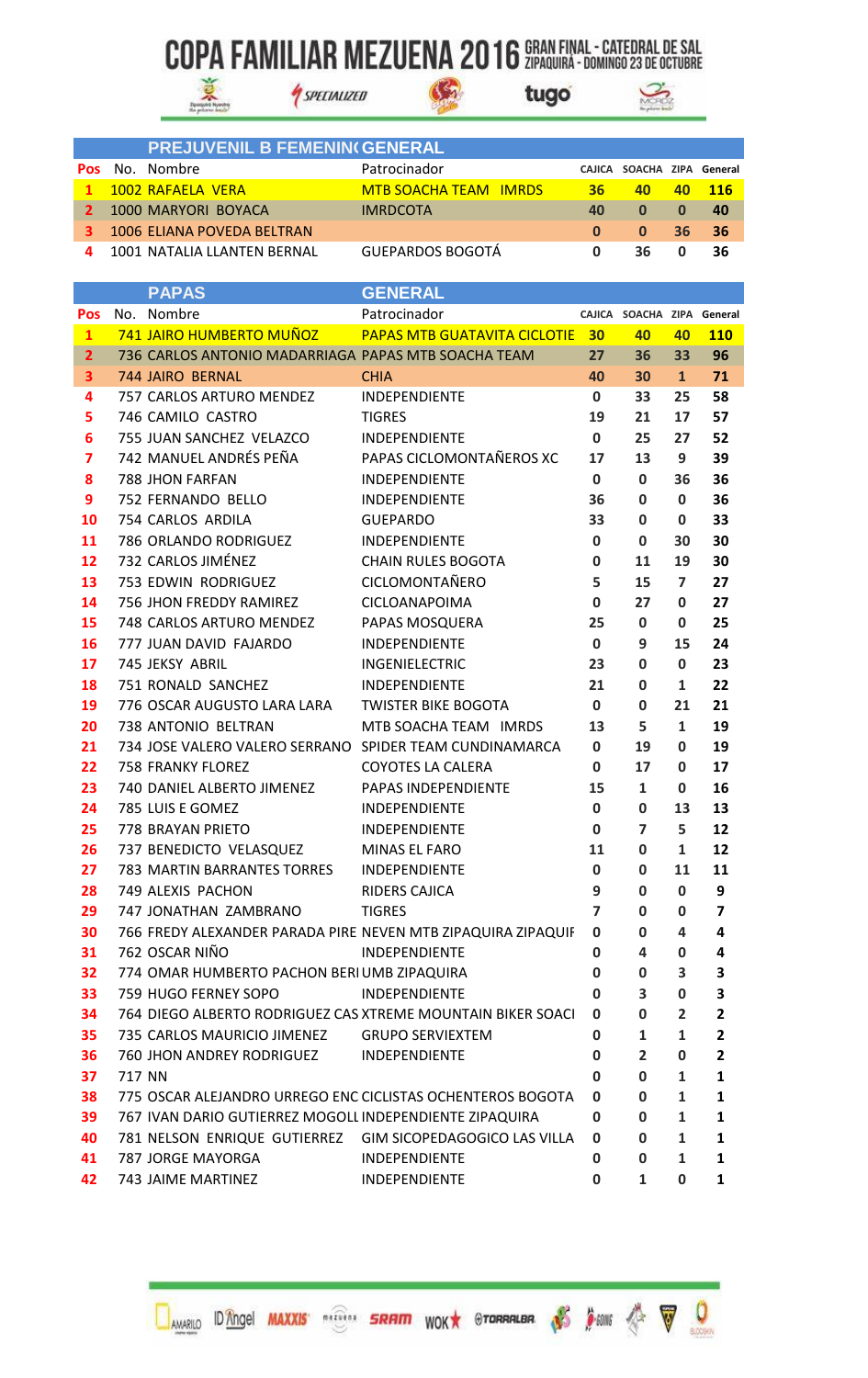$\mathbb{G}$ 



SPECIALIZED



|                         |     | <b>MAMAS</b>                  | <b>GENERAL</b>                                            |                         |                            |              |                |
|-------------------------|-----|-------------------------------|-----------------------------------------------------------|-------------------------|----------------------------|--------------|----------------|
| <b>Pos</b>              | No. | Nombre                        | Patrocinador                                              |                         | CAJICA SOACHA ZIPA General |              |                |
| $\mathbf{1}$            |     | <b>716 PAOLA SANCHEZ</b>      | <b>COTA</b>                                               | 33                      | 40                         | 40           | <b>113</b>     |
| $\overline{2}$          |     | 708 ADRIANA DANIELA PINILLA   | MAMAS SANTIAGO OCAMPO PIN                                 | 36                      | 36                         | 36           | 108            |
| 3                       |     | 713 CATHERINE ALVAREZ         | <b>CICLOMONTAÑEROS</b>                                    | 25                      | 33                         | 23           | 81             |
| 4                       |     | 717 MELESIA KASHA             | <b>TIGRES</b>                                             | 40                      | $\mathbf{0}$               | 33           | 73             |
| 5                       |     | 710 SANDRA ZARAZO             | <b>FOX BIKERS</b>                                         | 11                      | 30                         | 21           | 62             |
| 6                       |     | 709 YANETH BOSSA              | <b>INDEPENDIENTE</b>                                      | 15                      | 25                         | 19           | 59             |
| $\overline{\mathbf{z}}$ |     | 705 SANDRA YAMILE MOLINA      | MAMAS ALTAMONTAÑA                                         | 30                      | 27                         | $\mathbf{0}$ | 57             |
| 8                       |     | 720 IRMA MERCEDES BELLO PARRA | LOS HIJOS UBATÉ                                           | $\mathbf 0$             | 25                         | 30           | 55             |
| 9                       |     | 703 LEIDY OLIVA CASTRO        | <b>MAMAS VELOCIRAPTORS</b>                                | 3                       | 21                         | 15           | 39             |
| 10                      |     | 701 FLOR MARINA GOMEZ         | <b>MAMAS CHICAS EN BICI</b>                               | $\overline{\mathbf{z}}$ | $\mathbf{0}$               | 25           | 32             |
| 11                      |     | 711 LAURA CAMILA CASTRO       | <b>MAMAS INDEPENDIENTE</b>                                | 27                      | 1                          | $\mathbf{0}$ | 28             |
| 12                      |     | 724 GINA PAOLA AMAYA          | <b>INDEPENDIENTE</b>                                      | $\mathbf 0$             | $\mathbf{0}$               | 27           | 27             |
| 13                      |     | 714 MILENA SIERRA             | <b>CHICAS EN BICI</b>                                     | 23                      | $\mathbf{0}$               | $\bf{0}$     | 23             |
| 14                      |     | 702 ANA MARY ARIZA            | MAMAS SAN JACINTO PAISAJISMI                              | 21                      | O                          | $\bf{0}$     | 21             |
| 15                      |     | 706 XIMENA MACIAS             | <b>INDEPENDIENTE</b>                                      | 19                      | $\mathbf{0}$               | $\mathbf 0$  | 19             |
| 16                      |     |                               | 704 GIRLEY DAYAM MONGUI URREA CICLISTAS OCHENTEROS BOGOTA | $\mathbf 0$             | $\mathbf 0$                | 17           | 17             |
| 17                      |     | 718 MAGDA PEREZ               | <b>TIGRES</b>                                             | 17                      | $\bf{0}$                   | $\bf{0}$     | 17             |
| 18                      |     | 715 YURI PEREZ                | <b>COTA</b>                                               | 13                      | $\Omega$                   | $\Omega$     | 13             |
| 19                      |     | 707 JENNY LORENA FUENTES      | <b>MAMAS FERRETERIA FUENTES</b>                           | 9                       | $\mathbf{0}$               | $\bf{0}$     | 9              |
| 20                      |     | 712 MARGOT PABON              | <b>ESCUELA CLUB TIGRES MTB</b>                            | 5                       | $\mathbf{0}$               | $\bf{0}$     | 5              |
| 21                      |     | 700 MARTHA JANETH CUERVO      | <b>MAMAS CHICAS EN BICI</b>                               | 4                       | $\mathbf 0$                | $\bf{0}$     | 4              |
| 22                      |     | 719 PAOLA GOMEZ               | <b>IRON HORSE</b>                                         | $\overline{2}$          | $\mathbf 0$                | $\mathbf 0$  | $\overline{2}$ |
| 23                      |     | 722 PAOLA GOMEZ               | <b>IRON HORSE</b>                                         | $\mathbf 0$             | 1                          | $\bf{0}$     | $\mathbf{1}$   |
| 24                      |     | 723 MARINELA MENDEZ           | <b>IRON HORSE</b>                                         | 0                       | 1                          | $\mathbf 0$  | 1              |
| 25                      |     | 730 OLGA LUCIA BELTRAN        | <b>INDEPENDIENTE</b>                                      | $\bf{0}$                | 1                          | $\mathbf 0$  | $\mathbf{1}$   |
| 26                      |     | 761 SANDRA BARON              | INDEPENDIENTE                                             | 0                       | 1                          | $\bf{0}$     | 1              |

|                | <b>PROFESORES</b>               | <b>GENERAL</b>                                              |                |                     |    |            |
|----------------|---------------------------------|-------------------------------------------------------------|----------------|---------------------|----|------------|
| <b>Pos</b>     | No. Nombre                      | Patrocinador                                                | <b>CAJICA</b>  | SOACHA ZIPA General |    |            |
| $\mathbf{1}$   | <b>500 JUAN CARLOS CORTÉS</b>   | <b>CICLOPASIÓN TOCANCIPA</b>                                | $\overline{0}$ | 36                  | 36 | <b>112</b> |
| $\overline{2}$ | 501 BRAYAN GIOVANNY CEPEDA      | <b>BICICLETAS ALTA MONTAÑA</b>                              | $\mathbf{0}$   | 40                  | 33 | 103        |
| 3              | 505 WILMAR PEREZ SANCHEZ        | <b>ESCUELA CLUB TIGRES MTB</b>                              | $\mathbf{0}$   | 25                  | 30 | 91         |
| 4              | 503 WILSON BRICEÑO              | MTB SOACHA TEAM IMRDS                                       | $\mathbf 0$    | 23                  | 17 | 63         |
| 5              | 504 Carlos Alfonso MUÑOZ RIVERA | Escuela Carlos Muñoz zipaquira                              | $\mathbf 0$    | $\mathbf{0}$        | 25 | 58         |
| 6              | 511 BERNARDO LEÓN               | ESCUELA DE CICLOMONTAÑISMO                                  | $\bf{0}$       | $\mathbf{0}$        | 27 | 52         |
| 7              | 512 LADY VASALLO PABON          | ESCUELA CLUB TIGRES MTB BOGC                                | $\bf{0}$       | 0                   | 23 | 50         |
| 8              | 514 ALEJANDRO TORRES            | <b>INDEPENDIENTE</b>                                        | 0              | 0                   | 40 | 40         |
| 9              | 502 JORGE ALIRIO VARGAS         | <b>FOXBIKERS</b>                                            | 0              | 33                  | 0  | 33         |
| 10             | 508 BRIAN NEUSA                 | <b>GUEPARDOS</b>                                            | 0              | 30                  | 0  | 30         |
| 11             | 507 FABIAN MORA                 | <b>GUATAVITA</b>                                            | 0              | 27                  | 0  | 27         |
| 12             |                                 | 510 JEFFERSON CAMILO PEREZ GONZ ESCUELA IMDECUR CHIQUINQU C | 0              | 0                   | 21 | 21         |
| 13             | 513 JOSE ANTONIO GIL            | <b>INDEPENDIENTE</b>                                        | 0              | 0                   | 19 | 19         |
| 14             | 515 NYDIA VARGAS                | <b>INDEPENDIENTE</b>                                        | 0              | 0                   | 15 | 15         |
| 15             | 517 FERNANDO BELLO              | <b>HOTEL CACIQUE REAL</b>                                   | 0              | 0                   | 13 | 13         |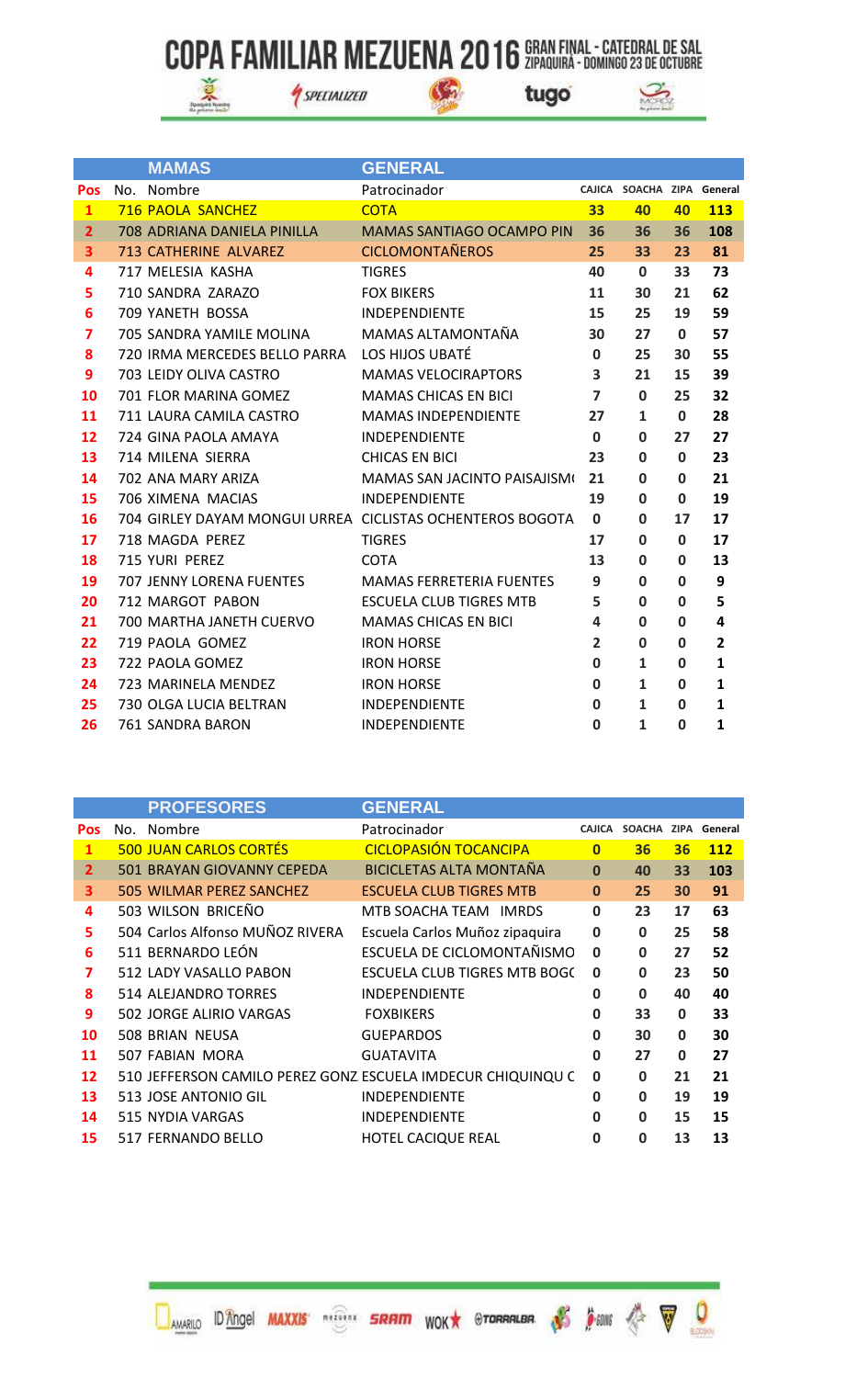SPECIALIZED

 $\mathcal{C}_2$ 





|     |     | <b>JUNIOR FEMENINO</b>        | <b>GENERAL</b>           |        |                     |    |     |
|-----|-----|-------------------------------|--------------------------|--------|---------------------|----|-----|
| Pos | No. | Nombre                        | Patrocinador             | CAJICA | SOACHA ZIPA General |    |     |
| 1   |     | 3054 ANGIE MILENA LARA ZARAZO | <b>IRON HORSE</b>        | 40     | 30                  | 40 | 110 |
| 2   |     | 3053 ANA MARIA ROA MUÑOZ      | <b>STL UBATE</b>         | 36     | 36                  | 36 | 108 |
| з.  |     | 3050 PAOLA PRIETO             | ALTA MONTAÑA             | 30     | 40                  | 33 | 103 |
| 4   |     | 3051 PAOLA ANDREA NIÑO        | ALTAMONTAÑA              | 27     | 33                  | 0  | 60  |
|     |     | 3052 MARIA JOSE MALDONADO     | <b>EXPEDICION ANDINA</b> | 33     | 0                   | 0  | 33  |
| 6.  |     | <b>3061 FLOR LINARES CRUZ</b> | <b>FOX BIKERS</b>        |        |                     | 30 | 30  |

|                         | <b>JUNIOK MASCULINO</b>                             | <u>GENERAL</u>                                               |              |                            |              |    |
|-------------------------|-----------------------------------------------------|--------------------------------------------------------------|--------------|----------------------------|--------------|----|
| Pos                     | No. Nombre                                          | Patrocinador                                                 |              | CAJICA SOACHA ZIPA General |              |    |
| $\mathbf{1}$            | <b>809 FELIPE RIVERA</b>                            | <b>GUATAVITA MTB</b>                                         | 36           | 30 <sub>2</sub>            | 33           | 99 |
| $\overline{2}$          | <b>801 ESTEBAN RODRIGUEZ</b>                        | <b>TEAM GUATAVITA MTB</b>                                    | 33           | 25                         | 25           | 83 |
| 3                       | 824 JUAN SEBASTIAN GUERRERO                         | <b>TEAM SPECIALIZED TUGO COGUA</b>                           | $\mathbf{0}$ | 33                         | 40           | 73 |
| 4                       | 828 DAVID PEÑA JIMENEZ                              | COGUA                                                        | $\bf{0}$     | 36                         | 36           | 72 |
| 5                       | 807 NICOLAS STEVEN BELTRAN                          | MTB SOACHA TEAM IMRDS                                        | 23           | 27                         | 15           | 65 |
| 6                       | 803 GERMAN GABRIEL SOLER                            | <b>MIS PAPAS</b>                                             | 30           | $\mathbf{0}$               | 27           | 57 |
| $\overline{\mathbf{z}}$ | 819 TOMAS MARTINEZ                                  | <b>STRONG</b>                                                | 40           | 0                          | $\mathbf 0$  | 40 |
| 8                       | 839 LUIS ANTONIO BECERRA                            | INDEPENDIENTE                                                | $\bf{0}$     | 40                         | $\mathbf{0}$ | 40 |
| 9                       | 830 MIGUEL CASTILLO                                 | <b>ESCUELA DE ANAPOIMA</b>                                   | $\mathbf 0$  | 15                         | 23           | 38 |
| 10                      | 833 HARRISON FANDIÑO                                | INDEPENDIENTE                                                | $\mathbf 0$  | 17                         | 17           | 34 |
| 11                      | 800 JUAN SEBASTIAN COLORADO                         | ALCALDÍA DE GUASCA RETIRO                                    | 13           | $\mathbf{0}$               | 19           | 32 |
| 12                      | 840 MAICOL MOYA                                     | <b>INDEPENDIENTE</b>                                         | $\mathbf 0$  | 0                          | 30           | 30 |
| 13                      | 813 JUAN SEBASTIA FORERO                            | <b>ESCUELA ANAPIMA</b>                                       | 27           | $\mathbf 0$                | 0            | 27 |
| 14                      | 806 MARLON ANDREY MENDEZ                            | <b>GUEPARDOS EFD</b>                                         | 25           | $\bf{0}$                   | $\mathbf 0$  | 25 |
| 15                      | 820 SERGIO SUÁREZ OSPINA                            | SPIDERTEAM BOGOTÁ                                            | $\mathbf 0$  | 23                         | 0            | 23 |
| 16                      | 808 JOSE EDUAR RINCON CARRION                       | IQ RIDERS ZIPAQUIRA                                          | $\bf{0}$     | $\mathbf 0$                | 21           | 21 |
| 17                      | 816 JAVIER ALBARRACIN                               | ESCUELA ANAPOIMA                                             | 21           | $\mathbf{0}$               | 0            | 21 |
| 18                      | 832 SEBASTIAN FORERO                                | ESCUELA DE ANAPOIMA                                          | $\mathbf 0$  | 21                         | 0            | 21 |
| 19                      | 814 NICOLAS RODRIGUEZ                               | ESCUELA ANAPOIMA                                             | 19           | $\mathbf{0}$               | 0            | 19 |
| 20                      | 826 ESTEBAN JAVIER MARTINEZ LOPI SOACHA IMRDS       |                                                              | $\mathbf 0$  | 19                         | $\mathbf 0$  | 19 |
| 21                      | 818 FABIAN ORTIZ                                    | INDEPENDIENTE                                                | 17           | $\mathbf 0$                | 0            | 17 |
| 22                      | 815 NICOLAS RUIZ                                    | ESCUELA ANAPOIMA RETIRO                                      | 15           | 0                          | $\mathbf 0$  | 15 |
| 23                      | 810 JUAN CAMILO PAREDES RAMIREZ INDEPENDIENTE FUNZA |                                                              | $\mathbf 0$  | $\mathbf{0}$               | 13           | 13 |
| 24                      | 827 STEVEN BELTRAN                                  | INDEPENDIENTE                                                | $\bf{0}$     | 13                         | $\mathbf 0$  | 13 |
| 25                      | 825 ANDRES MANCERA                                  | <b>INDEPENDIENTE</b>                                         | 0            | 0                          | 11           | 11 |
| 26                      | <b>817 STIVEN CAVIEDES</b>                          | ESCUELA ANAPOIMA RETIRO                                      | 11           | $\mathbf 0$                | $\mathbf 0$  | 11 |
| 27                      | 829 DIEGO MAURCIO SALINAS                           | <b>CIUDAD VERDE</b>                                          | $\mathbf 0$  | 11                         | 0            | 11 |
| 28                      | 811 JUAN CAMILO ZIPACON                             | <b>FOX BIKERS RETIRO</b>                                     | 9            | $\mathbf 0$                | $\mathbf 0$  | 9  |
| 29                      |                                                     | 823 JUAN SEBASTIAN GOMEZ CASTIBI ESCUELA CARLOS MUÑOZ ZIPAQU | $\mathbf 0$  | $\mathbf{1}$               | $\mathbf 0$  | 1  |
| 30                      | 831 MICHAEL MORA                                    | <b>ESCELA DE ANAPOIMA</b>                                    | $\bf{0}$     | 1                          | O            | 1  |

|            | <b>SPORT DAMAS</b>                              | <b>GENERAL</b>                  |               |               |             |         |
|------------|-------------------------------------------------|---------------------------------|---------------|---------------|-------------|---------|
| <b>Pos</b> | No. Nombre                                      | Patrocinador                    | <b>CAJICA</b> | <b>SOACHA</b> | ZIPA        | General |
| 1          | <b>2038 NIDIA VARGAS</b>                        | <b>SOACHA TEAM</b>              | 40            | 40            | $\bf{0}$    | 80      |
| 2          | 2043 YENNY ALEXANDRA GARCIA CAST IMRD COTA COTA |                                 | 0             | $\bf{0}$      | 40          | 40      |
| з.         | 2051 CAMILA ESCOBAR                             | <b>INDEPENDIENTE</b>            | $\mathbf 0$   | $\mathbf 0$   | 36          | 36      |
| 4          | 2033 ANDREA CUBIDES                             | <b>CRANK LADIES SPECIALIZED</b> | 36            | $\mathbf{0}$  | 0           | 36      |
| 5.         | 2042 JULEE FANDIÑO HERRERA                      | NINGUNO BOGOTÁ                  | 0             | 36            | $\mathbf 0$ | 36      |
| 6          | 2030 JENY SANTAMARIA                            | CICLOMONTAÑEROS XC SOACHA       | $\mathbf 0$   | 33            | 0           | 33      |
|            | 2037 YADIRA ROMERO                              | <b>INDEPENDIENTE</b>            | 33            | 0             | 0           | 33      |
|            | 2034 DAYANNA LISETH SÁNCHEZ                     | <b>CRANK LADIES SPECIALIZED</b> | 30            | <sup>0</sup>  | Ω           | 30      |

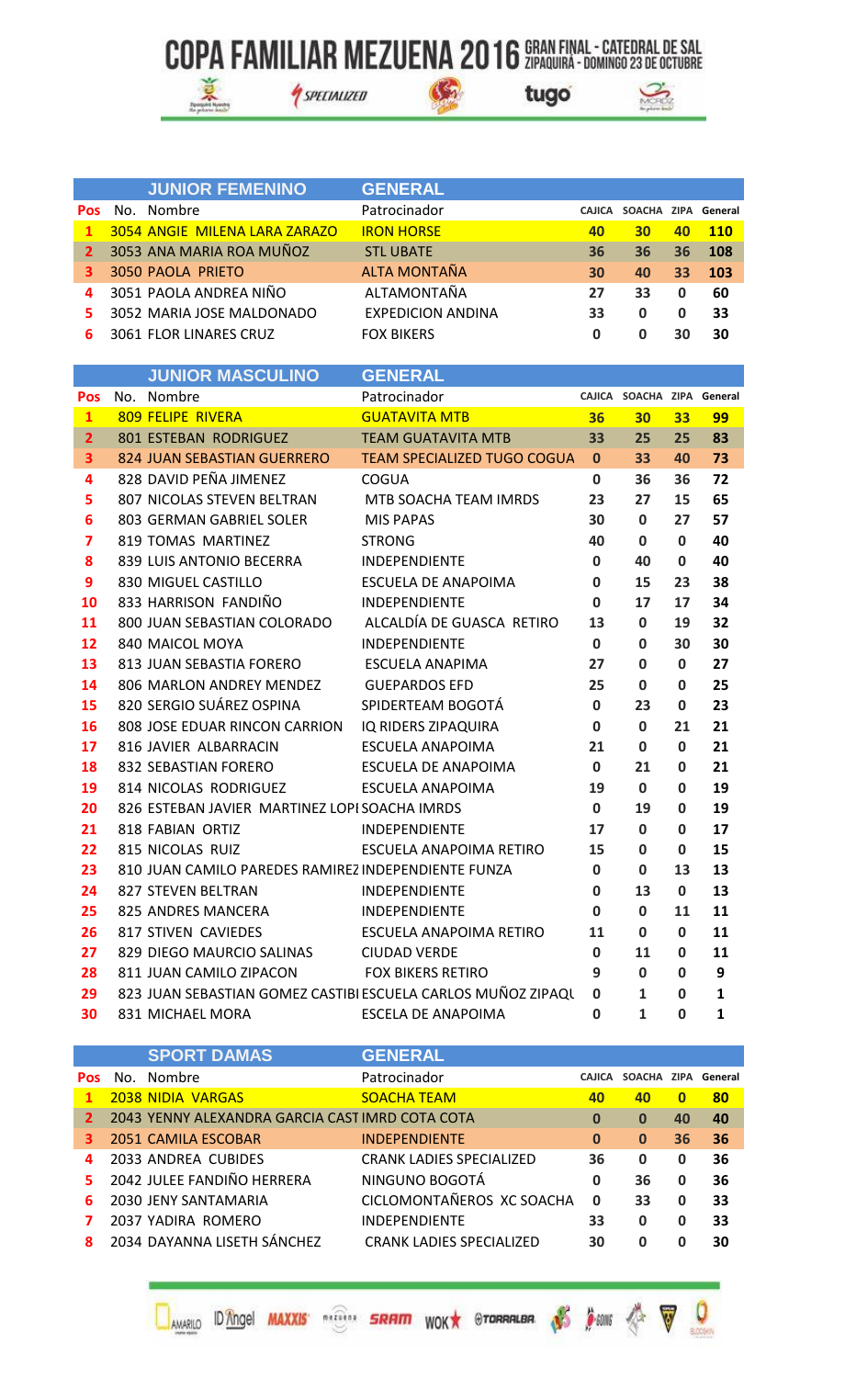$\mathbb{G}$ 



SPECIALIZED

tugo



| 9 2035 YINETH VARGAS                  | CICLOMONTAÑEROS XC SOACHA        | $\mathbf 0$ | 30 | 30 |
|---------------------------------------|----------------------------------|-------------|----|----|
| 10 2036 GABRIELA BUITRAGO             | <b>CRANK L ADIES SPECIALIZED</b> | 27          |    | 27 |
| 11 2048 NATALY SALGADO                | <b>INDEPENDIENTE</b>             |             | 27 | 27 |
| <b>12</b> 2032 MAYRETH GUISSE RAMIREZ | <b>CRANK LADIES SPECIALIZED</b>  | 25          | o  | 25 |
| 13 2031 LINA MARIA RAMIREZ            | INDEPENDIENTE RETIRO             | 23          |    | 23 |
| 14 2039 ANGELICA JOYA                 | CRANK LADIES SPECIALIZED RETIR   | 21          |    | 21 |
| 15 2049 MARIA ALEJANDRA PALACIOS      | <b>INDEPENDIENTE</b>             |             |    |    |

|                |                         | SPURI A MASCULINU                                  | GENERAL                                                       |                |                            |                |              |
|----------------|-------------------------|----------------------------------------------------|---------------------------------------------------------------|----------------|----------------------------|----------------|--------------|
| Pos            | No. Nombre              |                                                    | Patrocinador                                                  |                | CAJICA SOACHA ZIPA General |                |              |
| $\mathbf{1}$   |                         | 8025 WILLIAM MARTINEZ                              | <b>GUASCA</b>                                                 | 40             | 40                         | 40             | <b>120</b>   |
| $\overline{2}$ |                         | 8006 JAVIER RODRIGUEZ                              | <b>FERRETERIA FUENTES</b>                                     | 36             | 36                         | 23             | 95           |
| 3              |                         | 8008 VICTOR ALFONSO RODRIGUEZ AVICOLA VICHUEVO     |                                                               | 33             | 27                         | 25             | 85           |
| 4              |                         | 8002 LUIS FERNANDO SANCHEZ                         | MINAS EL FARO                                                 | 30             | $\mathbf{1}$               | 27             | 58           |
| 5              |                         | 8009 ANDRÉS AREVALO BELLO                          | <b>CLUB CICLO UBATE UBATÉ</b>                                 | 0              | 25                         | 21             | 46           |
| 6              |                         | 8000 CAMILO ANDRES TORRALBA                        | <b>TORRALBA</b>                                               | 21             | 19                         | $\mathbf{0}$   | 40           |
| 7              |                         |                                                    | 8034 SERGIO AUGUSTO HERRERA RUBIIQ RIDERS Y NEVEN MTB ZIPAQUI | $\mathbf 0$    | $\mathbf 0$                | 36             | 36           |
| 8              |                         | 8004 DANIEL FELIPE PRADA                           | <b>LOS DEL NORTE</b>                                          | 17             | 1                          | 17             | 35           |
| 9              |                         |                                                    | 8038 WILSON ARTURO FORERO CUERVINDEPENDIENTE ZIPAQUIRÁ        | $\mathbf 0$    | 0                          | 33             | 33           |
| 10             | 8044 HECTOR GIRALDO     |                                                    | <b>CICLOMONTAÑEROS</b>                                        | $\mathbf 0$    | 33                         | $\mathbf{0}$   | 33           |
| 11             |                         | 8055 JUAN MANUEL MORA                              | <b>INDEPENDIENTE</b>                                          | $\bf{0}$       | $\mathbf 0$                | 30             | 30           |
| 12             |                         | 8042 JUAN FRANCISCO SANABRIA                       | CICLOMONTAÑEROS XC SOACHA                                     | $\mathbf 0$    | 30                         | 0              | 30           |
| 13             |                         | 8024 JORGE ANDRES MALAVER                          | INDEPENDIENTE                                                 | 27             | $\mathbf{1}$               | 0              | 28           |
| 14             |                         | 8030 JHON FREDY RAMIREZ                            | <b>ANAPOIMA</b>                                               | 25             | $\mathbf 0$                | $\mathbf 0$    | 25           |
| 15             |                         | 8018 JORGE VELASQUEZ                               | <b>TEAM TABIO</b>                                             | 23             | 1                          | 0              | 24           |
| 16             |                         | 8037 SERGIO ANDRES ROA GARCIA                      | CICLOMONTAÑEROS SOACHA                                        | $\mathbf 0$    | 23                         | 0              | 23           |
| 17             | 8012 DAVID NARIÑO       |                                                    | <b>KAMIEN COTA</b>                                            | $\mathbf 0$    | $\overline{2}$             | 19             | 21           |
| 18             |                         | 8035 JOSÉ RAÚL PINZÓN RINCÓN                       | CICLOMONTAÑEROS SOACHA                                        | $\mathbf 0$    | 21                         | 0              | 21           |
| 19             |                         | 8017 EFRAIN JULIAN FORERO                          | <b>TEAM TABIO</b>                                             | 19             | $\mathbf{1}$               | 0              | 20           |
| 20             |                         | 8003 CÉSAR DAVID HERRERA                           | LOS DEL NORTE                                                 | 9              | 3                          | 5              | 17           |
| 21             |                         | 8049 FABIAN GONZALEZ                               | INDEPENDIENTE                                                 | $\mathbf 0$    | 17                         | $\mathbf 0$    | 17           |
| 22             |                         | 8013 WILDER ANDRES GUERRERO                        | CLUB ROGAINE ORIENTACIÓN                                      | 15             | $\mathbf{1}$               | 0              | 16           |
| 23             | 8005 DAVID CAMPOS       |                                                    | INDEPENDIENTE                                                 | $\mathbf 0$    | 0                          | 15             | 15           |
| 24             |                         | 8036 MIQUEL ANGELO GUARIN HERNA MAD RIDDERS MADRID |                                                               | $\mathbf 0$    | 15                         | $\mathbf 0$    | 15           |
| 25             |                         | 8011 JUAN DAVID ARENAS                             | <b>TEAM BU</b>                                                | 13             | $\mathbf{1}$               | 0              | 14           |
| 26             |                         |                                                    | 8019 DIEGO FERNANDO GUTIERREZ SA OPTIME CONSULTING SOACHA     | $\mathbf{0}$   | $\mathbf 0$                | 13             | 13           |
| 27             |                         |                                                    | 8007 CARLOS ANDRES TORRES CICLOMONTAÑEROS XC SOACHA           | $\mathbf{0}$   | 13                         | $\mathbf{0}$   | 13           |
| 28             | 8033 JAN BAHAMON        |                                                    | <b>LOS DEL NORTE</b>                                          | $\overline{7}$ | 5                          | $\mathbf 0$    | 12           |
| 29             |                         | 8054 DIEGO ANDRES RODRIGUEZ DON INDEPENDIENTE      |                                                               | 0              | 0                          | 11             | 11           |
| 30             |                         | 8031 JHON EDISON DIAZ                              | INDEPENDIENTE                                                 | 11             | 0                          | $\mathbf 0$    | 11           |
| 31             |                         | 8047 RICHARD AGUILAR                               | <b>INDEPENDIENTE</b>                                          | 0              | 11                         | 0              | 11           |
| 32             | 8052 JAVIER SOLER       |                                                    | <b>INDEPENDIENTE</b>                                          | 0              | 0                          | 9              | 9            |
| 33.            |                         | 8043 MAURICIO GIRALDO                              | <b>INDEPENDIENTE</b>                                          | 0              | 9                          | 0              | 9            |
|                |                         |                                                    | 34 8015 CRISTIAN DUVAN GUTIERREZ SAL SALINAS COMPANY BOGOTÁ   | $\mathbf 0$    | 0                          | $\overline{ }$ | 7            |
| 35             |                         | 8010 ANDRES RODRIGO PARDO ALBA LIBRE FUNZA         |                                                               | 0              | 7                          | 0              | 7            |
| 36             |                         | 8001 CARLOS EDUDARDO NEIRA                         | INDEPENDIENTE                                                 | 5              | 1                          | 0              | 6            |
|                |                         | 37 8014 VICTOR ESAU VALCARCEL                      | <b>CRANKLADIES</b>                                            | 3              | $\mathbf{1}$               | 0              | 4            |
|                | 38 8032 JUAN DAVID DIAZ |                                                    | <b>LOS DEL NORTE</b>                                          | 4              | 0                          | 0              | 4            |
| 39             |                         | 8045 HECTOR CARDENAS                               | <b>INDEPENDIENTE</b>                                          | 0              | 4                          | 0              | 4            |
| 40             | 8026 ANDRES NIETO       |                                                    | <b>INDEPENDIENTE RETIRO</b>                                   | 1              | 1                          | 0              | 2            |
|                |                         | 41 8029 HECTOR CARDENAS                            | INGENIERIA RETIRO                                             | $\overline{2}$ | $\mathbf 0$                | $\mathbf 0$    | $\mathbf{2}$ |
| 42             |                         | 8021 JAISSON CAMILO ALVARADO ARI/ INDEPENDIENTE    |                                                               | 0              | 1                          | 0              | 1            |
| 43             |                         | 8027 WILSON MOLANO                                 | <b>INDEPENDIENTE RETIRO</b>                                   | 1              | 0                          | 0              | 1            |
| 44             |                         | 8028 OSCAR CARDENAS                                | <b>RUSSI BIKE RETIRO</b>                                      | 1              | 0                          | 0              | 1            |
|                |                         | 45 8041 CRISTIAN DAVID ORTIZ                       | <b>INDEPENDIENTE</b>                                          | 0              | 1                          | 0              | 1            |
|                |                         | 46 8046 CARLOS MONTEALEGRE                         | <b>INDEPENDIENTE</b>                                          | 0              | 1                          | 0              | 1            |
| 47             |                         | 8048 JOHN FERNANDO LIZCANO ORTIZ INDEPENDIENTE     |                                                               | 0              | $\mathbf{1}$               | 0              | 1            |

**DAMARILO ID TOOR MAXXIS' SRIPT WOK** STORRALBA AS SANG A V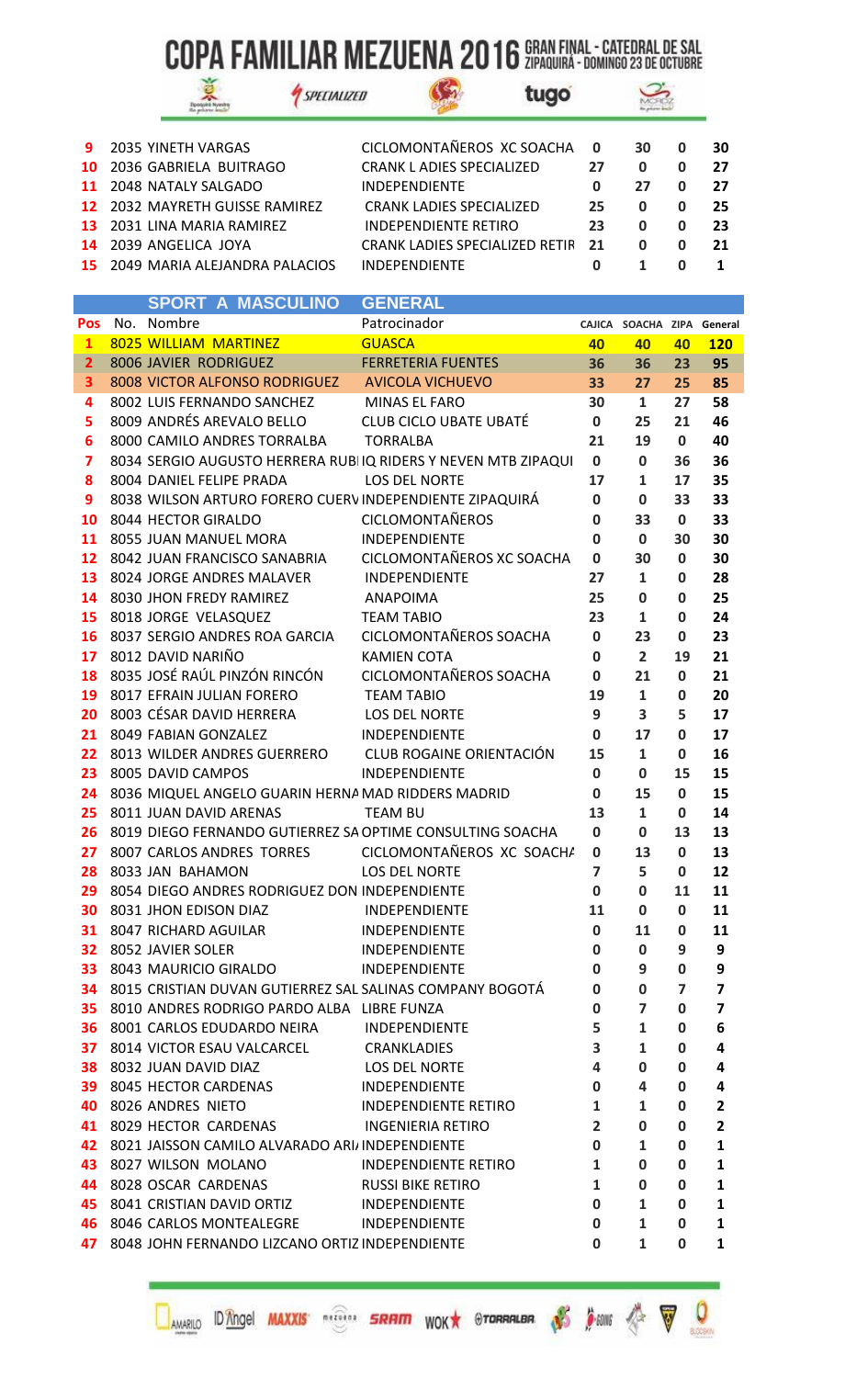S



SPECIALIZED



|                         | <b>SPORT B MASCULINO</b>                             | <b>GENERAL</b>                                                 |             |                            |              |            |
|-------------------------|------------------------------------------------------|----------------------------------------------------------------|-------------|----------------------------|--------------|------------|
| <b>Pos</b>              | No. Nombre                                           | Patrocinador                                                   |             | CAJICA SOACHA ZIPA General |              |            |
| $\mathbf{1}$            | 9010 LUIS BALLESTEROS                                | <b>UBATE</b>                                                   | 40          | 40                         | 40           | <b>120</b> |
| 2 <sup>1</sup>          | 9013 ENRIQUE CAON                                    | <b>CICLO BIANCHI COGUA</b>                                     | 33          | 36                         | 36           | 105        |
| $\overline{\mathbf{3}}$ | 9001 GERMAN BARBOSA                                  | <b>VELOCIRAPTORS</b>                                           | 27          | 33                         | 25           | 85         |
| 4                       | 9014 RODOLFO ROCHA                                   | <b>INDEPENDIENTE</b>                                           | 23          | 30                         | 30           | 83         |
| 5.                      | 9003 GIOVANNY ENRIQUE TRIANA CHECHO REPUESTOS        |                                                                | 25          | $\bf{0}$                   | 27           | 52         |
| 6                       | 9012 FERNANDO HUERFANO                               | <b>TERRA BIKE</b>                                              | 21          | 27                         | $\mathbf{0}$ | 48         |
| $\overline{\mathbf{z}}$ | 9002 GONZALO ANTONIO RODRÍGUEZ CICLOPASIÓN TOCANCIPA |                                                                | 36          | $\mathbf 0$                | $\bf{0}$     | 36         |
| 8                       |                                                      | 9019 HILVAR YAMID MALAVER GOMEZ CICLO UBATE - COPSERVIR L UBAT | $\mathbf 0$ | $\mathbf 0$                | 33           | 33         |
| 9                       | 9009 JUAN CARLOS SANCHEZ                             | <b>CLUB CICLO UBATE</b>                                        | 30          | $\mathbf 0$                | $\mathbf 0$  | 30         |
| 10                      | 9020 EDWIN SANTAMARI                                 | CICLOMONTAÑEROS XC                                             | $\mathbf 0$ | 25                         | 0            | 25         |
| 11                      | 9021 JUAN GABRIEL RODSRIGUEZ                         | CICLOMONTAÑEROS XC                                             | $\mathbf 0$ | 23                         | 0            | 23         |
| 12                      | 9017 OLGA LUCÍA BELTRÁN DÍAZ                         | <b>INDEPENDIENTE SOACHA</b>                                    | $\mathbf 0$ | 21                         | 0            | 21         |
| 13                      | 9005 LEONARDO RODRIGUEZ                              | TEAM                                                           | 19          | $\bf{0}$                   | 0            | 19         |
| 14                      | 9007 GUSTAVO ADOLFO DEDERLÉ ARZ INDEPENDIENTE BOGOTÁ |                                                                | $\mathbf 0$ | 19                         | $\mathbf 0$  | 19         |
| 15                      | 9015 JAIRO GUERRERO                                  | <b>GUERRERO-CORTESIA PABLO</b>                                 | 17          | $\mathbf 0$                | $\mathbf{0}$ | 17         |
| 16                      | 9004 ALEJANDRO CUELLAR JIMENEZ INDEPENDIENTE BOGOTÁ  |                                                                | 0           | 1                          | $\bf{0}$     | 1          |
| 17                      | 9018 WILMAR ALEXANDER MORALES (GUEPARDOS BOGOTÁ      |                                                                | 0           | 1                          | 0            | 1          |

|                         | <b>SENIOR SPORT</b>                                    | <b>GENERAL</b>                                             |              |                            |                |    |
|-------------------------|--------------------------------------------------------|------------------------------------------------------------|--------------|----------------------------|----------------|----|
| Pos                     | No. Nombre                                             | Patrocinador                                               |              | CAJICA SOACHA ZIPA General |                |    |
| $\mathbf{1}$            | <b>637 FABIAN BELTRAN</b>                              | <b>BIKE EXTREMOS COGUA</b>                                 | 40           | 30                         | 23             | 93 |
| $\overline{2}$          | 639 DAVID EDUARDO MORENO QUIR RUSSI BIKE PERFORMANCE   |                                                            | $\mathbf{0}$ | 40                         | 30             | 70 |
| $\overline{\mathbf{3}}$ | 614 JOHAN ALBERTO MORENO QUIR(FRANKO BIKERS            |                                                            | $\mathbf{0}$ | 36                         | 27             | 63 |
| 4                       | <b>638 LUIS SUAREZ</b>                                 | <b>FOX BIKER</b>                                           | 30           | 27                         | 0              | 57 |
| 5                       | 602 FABIAN WAGNER                                      | FAMILIA WAGNER ZIPAQUIRA                                   | 33           | 0                          | 21             | 54 |
| $6\phantom{1}6$         | 631 JULIAN SUAREZ                                      | INDEPENDIENTE                                              | 27           | 25                         | 0              | 52 |
| $\overline{\mathbf{z}}$ | 610 CRISTIAN CAMILO GARZON                             | INDEPENDIENTE                                              | 21           | $\mathbf 0$                | 25             | 46 |
| 8                       | 652 JUAN DAVID BALLESTEROS                             | ALCALDIA DE COGUA COGUA                                    | $\mathbf 0$  | 0                          | 40             | 40 |
| 9                       | <b>656 SEBASTIAN ROJAS PINZON</b>                      | <b>IMCRDZ ZIPAQUIRÁ</b>                                    | 0            | 0                          | 36             | 36 |
| 10                      | 606 JEISON ANDRÉS RAMÍREZ                              | <b>BLANCA TEAM</b>                                         | 36           | 0                          | 0              | 36 |
| 11                      | 668 MANUEL FELIPE PINZON OSPINA IMRDZ                  |                                                            | 0            | $\mathbf{0}$               | 33             | 33 |
| 12                      | 613 JULIAN VILLAMIZAR PRADO                            | ALTA MONTAÑA                                               | $\mathbf 0$  | 33                         | 0              | 33 |
| 13                      | 604 EDWIN LEONARDO GUTIERREZ                           | INDEPENDIENTE                                              | 25           | 0                          | $\overline{ }$ | 32 |
| 14                      | <b>607 DAIRON URREA</b>                                | <b>COMPINCHES MTB SOACHA</b>                               | $\mathbf 0$  | 23                         | 0              | 23 |
| 15                      | 636 JOSE CORIOLAN GONZALEZ                             | <b>TEAM TABIO</b>                                          | 23           | 0                          | 0              | 23 |
| 16                      | 643 NORVEY VERA MONTALVO                               | <b>RUSSI BIKE PERFORMANCE</b>                              | $\mathbf 0$  | 21                         | 0              | 21 |
| 17                      | 651 JUAN CAMILO GARCÍA GARCIA                          | <b>INDEPENDIENTE COGUA</b>                                 | 0            | $\mathbf 0$                | 19             | 19 |
| 18                      | 601 DANIEL ANTONIO FORERO                              | INDEPENDIENTE                                              | 19           | $\mathbf{0}$               | 0              | 19 |
| 19                      | 608 DANIEL ESTEBAN CORTES CORTES COMPINCHES MTB SOACHA |                                                            | 0            | 19                         | 0              | 19 |
| 20                      | 664 HECTOR AUGUSTO ROZO                                | <b>IMRDZ</b>                                               | 0            | $\mathbf{0}$               | 17             | 17 |
| 21                      | 618 RICARDO FELIPE DIAZ GALINDO INDEPENDIENTE          |                                                            | 0            | 17                         | 0              | 17 |
| 22                      | 633 PAULO PULIDO                                       | <b>RIDERS CAJICA</b>                                       | 17           | 0                          | 0              | 17 |
| 23                      | 626 CARLOS ALBERTO LOZANO                              | INDEPENDIENTE                                              | 15           | 0                          | 1              | 16 |
| 24                      |                                                        | 653 LUIS EDUARDO RAMOS CASTAÑE CICLOTIENDA RODRIGO ALBA GU | 0            | 0                          | 15             | 15 |
| 25                      | 621 DIEGO FERNANDO GUTIERREZ SA SOACHA                 |                                                            | 0            | 15                         | 0              | 15 |
| 26                      | <b>665 JEISON RAMIREZ ROJAS</b>                        | <b>IMRDZ</b>                                               | 0            | $\mathbf 0$                | 13             | 13 |
| 27                      | 622 OSCAR FABIAN HERNANDEZ                             | <b>BICICLETAS DE LA</b>                                    | 13           | 0                          | 0              | 13 |
| 28                      | 641 JEFERSON MENDEZ                                    | <b>ANAPOIMA</b>                                            | 0            | 13                         | 0              | 13 |
| 29                      | 667 LUIS MIGUEL RIVERO PERAZA                          | <b>IMRDZ</b>                                               | 0            | 0                          | 11             | 11 |
| 30                      | 603 OMAR ALONSO                                        | <b>BICI XTREME UBATE</b>                                   | 11           | 0                          | 0              | 11 |
| 31                      | 642 ANDERSON                                           | INDEPENDIENTE                                              | $\mathbf 0$  | 11                         | 0              | 11 |
| 32                      | 620 CARLOS SALINAS                                     | <b>COPBISER UBATE UBATE</b>                                | 0            | 0                          | 9              | 9  |